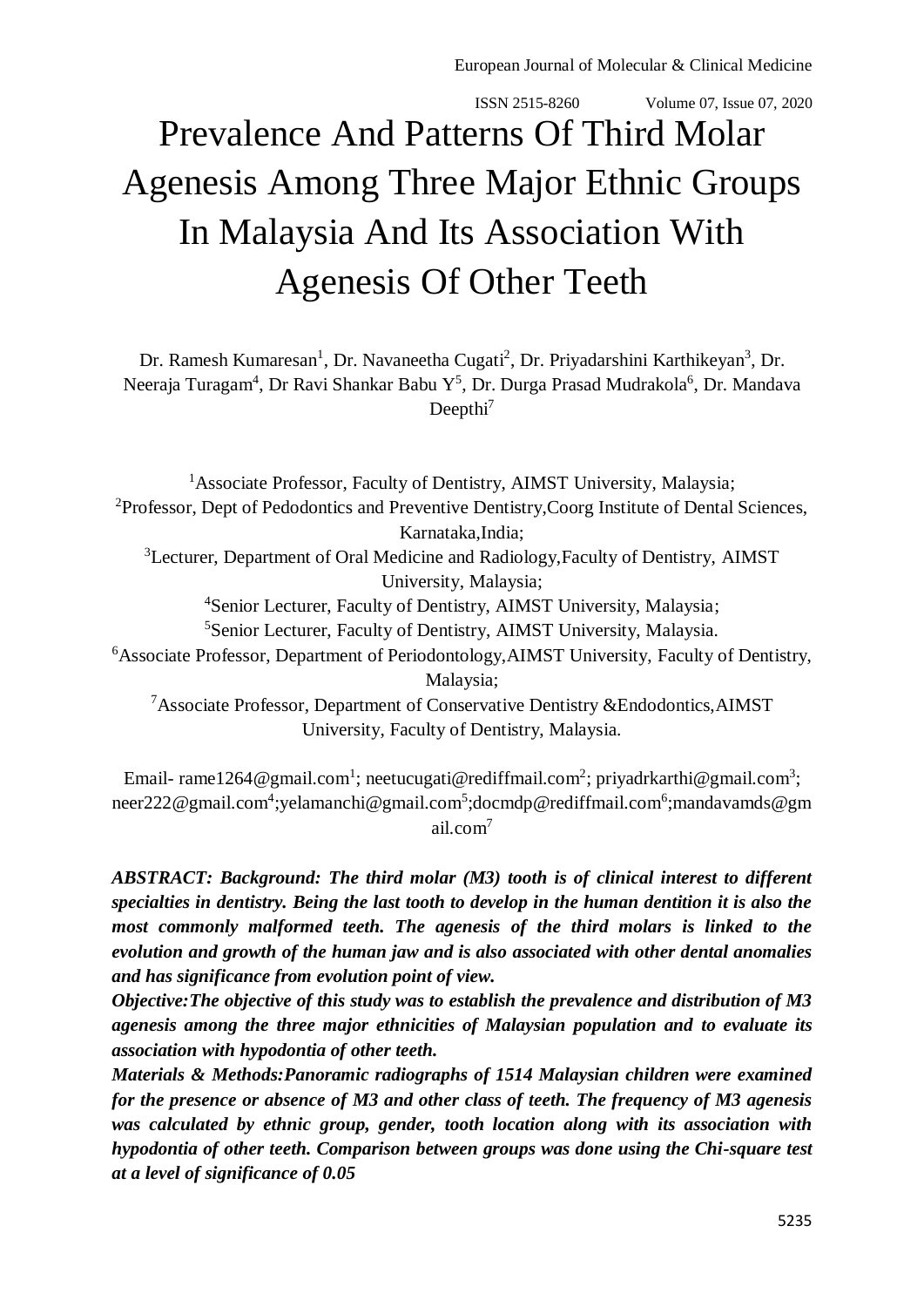*Results:The prevalence of one or more M3 agenesis in Malaysian population was 20.1%. The prevalence of M3 agenesis was highest among the Malaysian Malays (22.6%) compared to the Chinese (21.3%) and Indians (17.2%). Agenesis of M3 showed an overall greater predilection for the maxillary arch (21%) than the mandibular arch (17.1%). Patients with M3 agenesis were more prone to have hypodontia of other teeth (15.36%) when compared to patients who have third molars (4.06%).*

*Conclusion:Malaysian Malays and Chinese had a higher prevalence of M3 agenesis than Malaysian Indian. Hypodontia of other teeth was more prevalent in patient with M3 agenesis, hence, proving an inter-relationship between M3 agenesis and hypodontia among other class of teeth.*

*Keywords:Dental agenesis; third molar agenesis; ethnic variations; hypodontia.*

#### **1. INTRODUCTION**

Dental agenesis or hypodontia is one of the most common morphologic anomalies of human dentition which is characterized by the developmental absence of one or more teeth.<sup>1</sup> Abnormalities of dental epithelium and failure of initiation of tooth development by underlying mesenchyme have been considered as the etiological causes of congenital absence of teeth. Various other causes of tooth agenesis include environmental factors such as radiation, chemotherapy trauma and infection, genetic polymorphisms, systemic diseases, and diet were suggested to affect tooth development with effects on the tooth size, shape, position, eruption and total absence.<sup>2-6</sup>

The third molars (M3s), being the highly polymorphic teeth, are documented with highest incidence of being congenitally absent among all populations and the incidence has been increasing in recent decades.<sup>7</sup> The third molar  $(M3)$  develops entirely after birth and is also the last tooth to erupt in all ethnic groups despite racial variations in the eruption sequence and thus not surprising that anomalies in normal M3 patterning frequently occurs.<sup>2</sup>

The literature relating to the prevalence and distribution of M3 agenesis is rich documenting the worldwide prevalence on people of different ethnic and geographic origins. (Table 1). The reported prevalence of one or more missing M3s varies from as low as 5% in a Libyan population<sup>8</sup> to as high as 46% in an Indian population<sup>9</sup> with many reporting values in the range of  $14-28\%^{2,10-15}$  in different populations. (Figure 1).

The differences in prevalence of M3 agenesis could be contributed to the variations in samples, different methods of radiography and clinical examinations, demographic details, and ethnic backgrounds.<sup>16,17</sup> Evolutionary changes might as well contribute to the differences.<sup>18</sup> Thus, one hypothesis for why studies reach different conclusions about the prevalence of M3 agenesis is that this pathology developed independently in different populations and it may develop from different underlying causes in each population.<sup>16</sup>

The M3 agenesis has also been associated with various other dental structural and developmental anomalies. It was concluded that other teeth are more frequently missing when one or more M3 are congenitally absent. Few authors also suggest that M3 agenesis may be considered as a symptomatic expression of a field affecting lateral incisors and second premolars too. Hence, M3 agenesis should never be considered alone, but always in relation to hypodontia of other teeth.<sup>19</sup>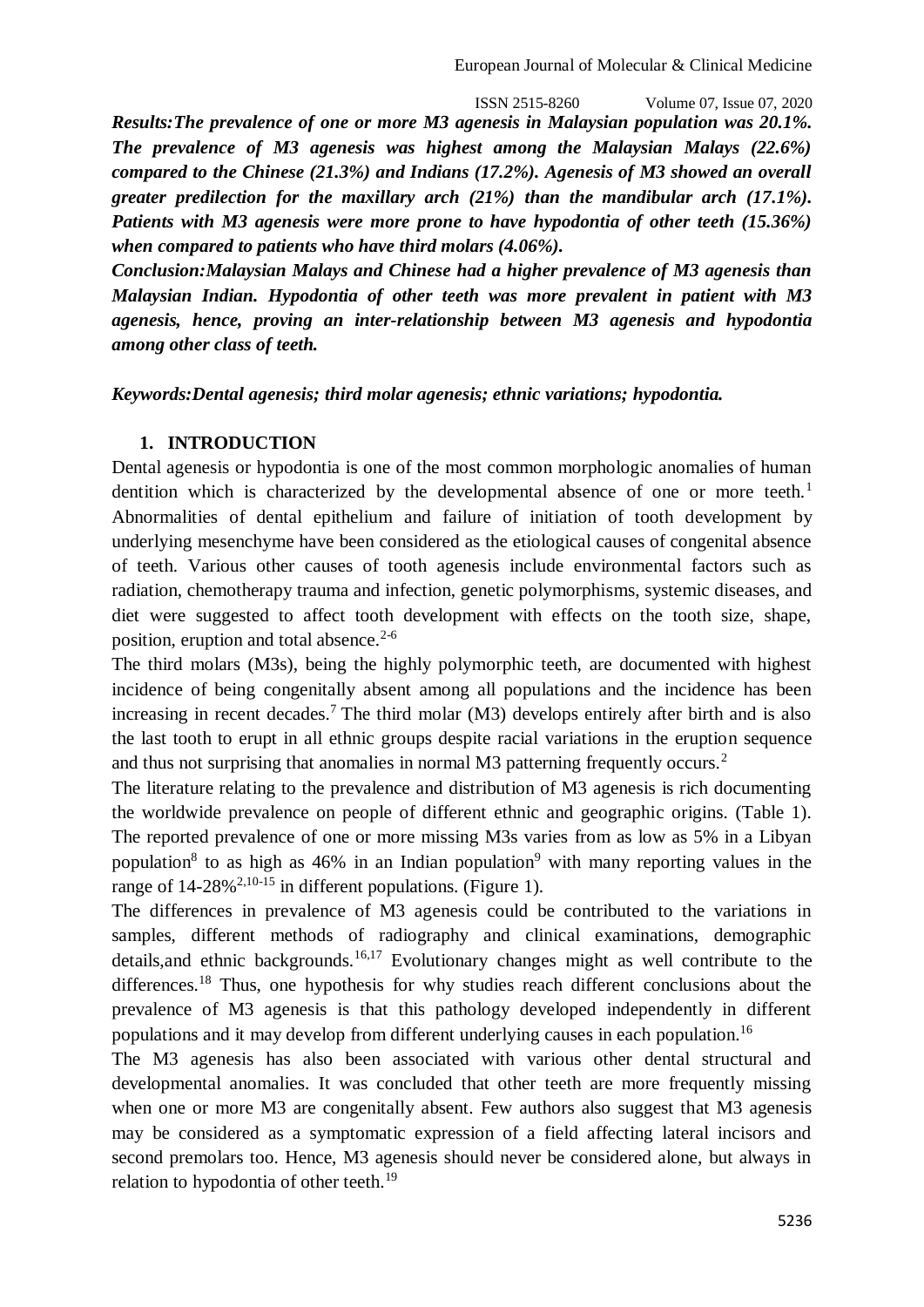ISSN 2515-8260 Volume 07, Issue 07, 2020 Literature reveals three studies regarding M3 agenesis in Malaysian population with varying inclusion criteria and differing results<sup>2,20,21</sup>. Furthermore, these studies does not study the prevalence of M3 agenesis among the three ethnicity in Malaysian population and also the association of M3 agenesis with hypodontia of other teeth was not included in these studies. Hence,the purpose of this retrospective radiographic study was to establish the prevalence and distribution of M3 agenesis among the three major ethnicities of Malaysian population and to compare findings with other national and international research. Our objective also included the association of this M3 agenesis with hypodontia of other teeth.

## **2. MATERIALS AND METHODS**

#### *Study design*

A retrospective cross-sectional study was carried out using panoramic radiographs which were taken in the course of diagnosis and treatment at the AIMST University Dental Centre, Malaysia. Ethical approval was granted by Institution Ethical Committee. [Reference: AUHAEC 77/ FOD/ 2012]

## *Study sample*

The sample included 1514 Malaysian children of known chronological age and gender. The radiographs of healthy children were randomly selected from patients attending the University Dental Hospital between 2009 and 2019 whose ages ranged from 13 to 18 years at the time of visit. The sample included patients from all the three-ethnic group of Malaysian population. The inclusion criteria were the availability of a panoramic radiograph of adequate quality, and no history of any medical conditions, syndromes or surgical treatments that may affect the development of permanent teeth. Radiographs of poor quality affecting permanent tooth visualization, genetic or congenital anomalies, or history of orthodontic treatment and ambiguous radiographs of subjects with no proper record of date of birth or date the radiographs were taken were excluded from the study.

## *Radiographic evaluation*

Panoramic radiographs that were available as X-ray films were viewed on a negatoscope and radiographs that were available in the digital format were reviewed on a computer monitor. Each radiograph was examined by two investigators independently. The radiographs were examined for the presence of all teeth, including third molars, in each quadrant. A tooth was considered as present if there was evidence of crypt formation with or without the calcification of the crown and vice versa. Accordingly, each tooth was marked as present or absent. Teeth absent due to extraction were cross-checked with dental records and considered as not missing. In cases of uncertainty, two authors examined the radiographs together to arrive at a consensus of the tooth most likely to be missing. Three months later, 150 randomly selected radiographs were evaluated by both investigators. Both intra-examiner and interexaminer reproducibility for identification of presence or absence of tooth were 100%.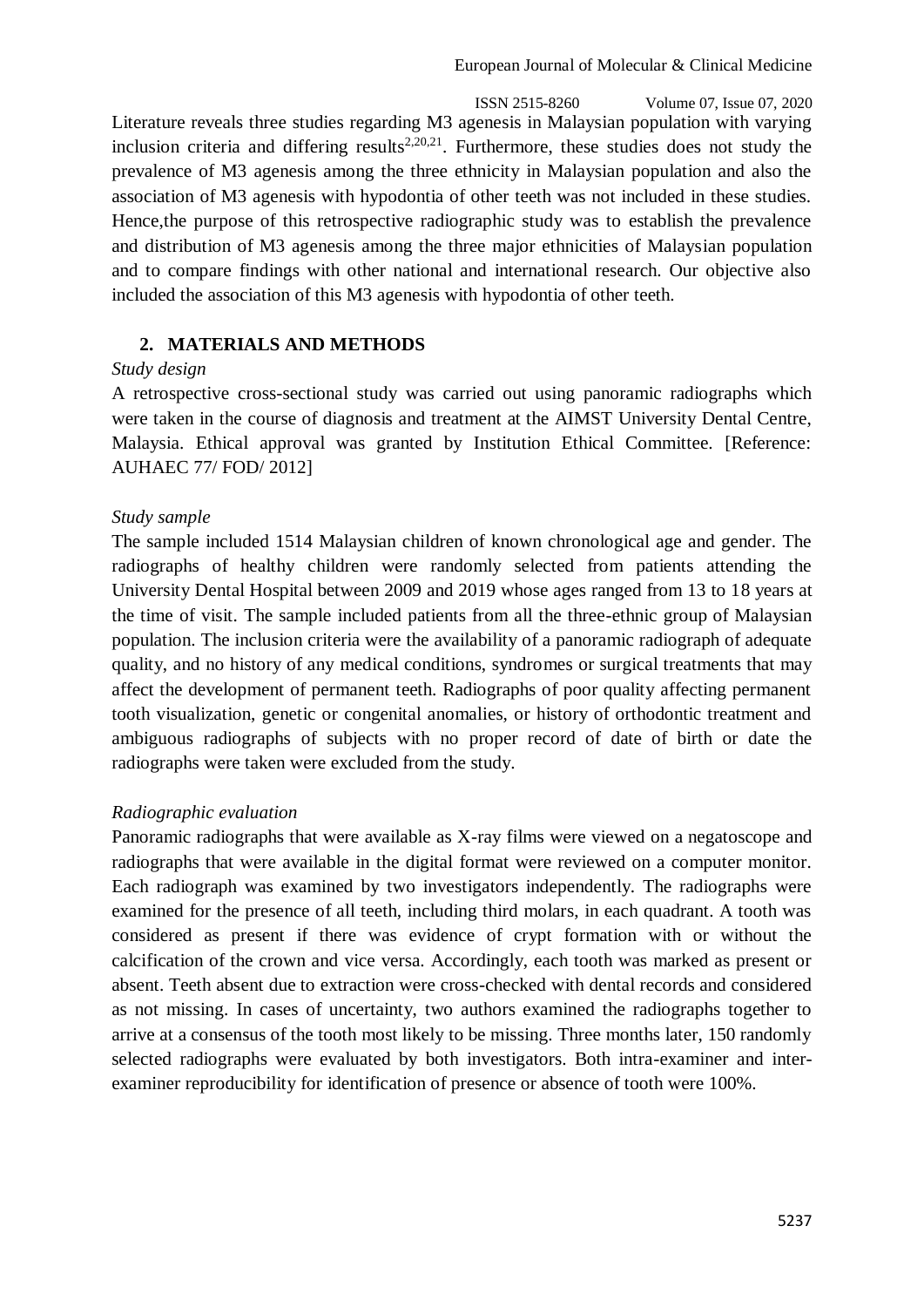#### *Statistical Analysis:*

ISSN 2515-8260 Volume 07, Issue 07, 2020

All the data including the subject's gender, ethnic group, date of birth and date radiographs taken were entered in an EXCEL file.Chronological age is calculated by subtracting the date of birth from the date of radiograph and was recorded.

Data were processed using the Statistical Package for Social Sciences, version 23.0. The frequency of M3 agenesis was calculated by ethnicity, gender, and tooth location. Comparison between groups was done using the Chi-square test at a level of significance of 0.05.

#### **3. RESULTS**

A total of 1514 radiographs fulfilling inclusion criteria, from 728 (48%) males and 786 (52%) females were reviewed. The samples included the three major ethnicity of Malaysians with 452 (30.0%) Malays, 521 (34.4%) Chinese and 541 (35.7%) Indian as shown in Table 2. In total, 306 (20.1%) radiographs showed congenital missing of one or more M3, as depicted in Table 3. There was no significant difference noted in the prevalence of one or more M3 agenesis among the gender, however in a situation with all the four missing M3, the frequency was significantly higher in females than in males. (2.7% and 1.9% respectively). The prevalence of M3 agenesis was highest among the Malaysian Malays (22.6%) compared to the Chinese (21.3%) and Indians (17.2%).

Agenesis of M3 showed an overall greater predilection for the maxillary arch (21%) than the mandibular arch (17.1%) as depicted in Table 4. Also, all the three ethnic groups showed a higher incidence of missing M3s in the maxillary than mandibular arch. The incidence of missing M3s was highest in the right maxillary region (11.2%) followed by the left maxillary (9.8%), left mandibular (8.9%) and right mandibular (8.2%) regions.

The distribution of symmetrical M3 agenesis in opposing quadrants as depicted in Table 5 reveals that females had a higher incidence of symmetrical M3 agenesis than males when comparing the right and left quadrants. Moreover, the Chinese and Malays had a higher incidence of symmetricalM3 agenesis when compared to Indians.

Further investigation on association of M3 agenesis with hypodontia of from other teeth revealed a significant association as depicted in Table 6. Patients with M3 agenesis were four times more prone to have hypodontia of other teeth (15.36%) when compared to patients who have third molars (4.06%). As shown in Table 7, it is also noted that hypodontia from mandibular second premolar (27.37%) are more frequently associated with M3 agenesis followed by maxillary second premolars (18.95%). Whereas the maxillary first premolars are commonly absent in patient who had third molars. Figure 2 and 3 depicts the frequent distribution of hypodontia from other classes of tooth in patients with M3 agenesis and M3 present.

#### **4. DISCUSSION:**

One of the most significant instances of recent human evolution is the increasing frequency of individuals with M3 agenesis which is the most common craniofacial anomaly recorded in humans.<sup>22-26</sup> Changes in diet patterns, the degree of use of the masticatory apparatus, and genetic inheritance have affected human facial growth, jaw size, and tooth size effecting in the occurrence of M3 agenesis and teeth hypoplasia.<sup>2</sup> Among the various factors affecting M3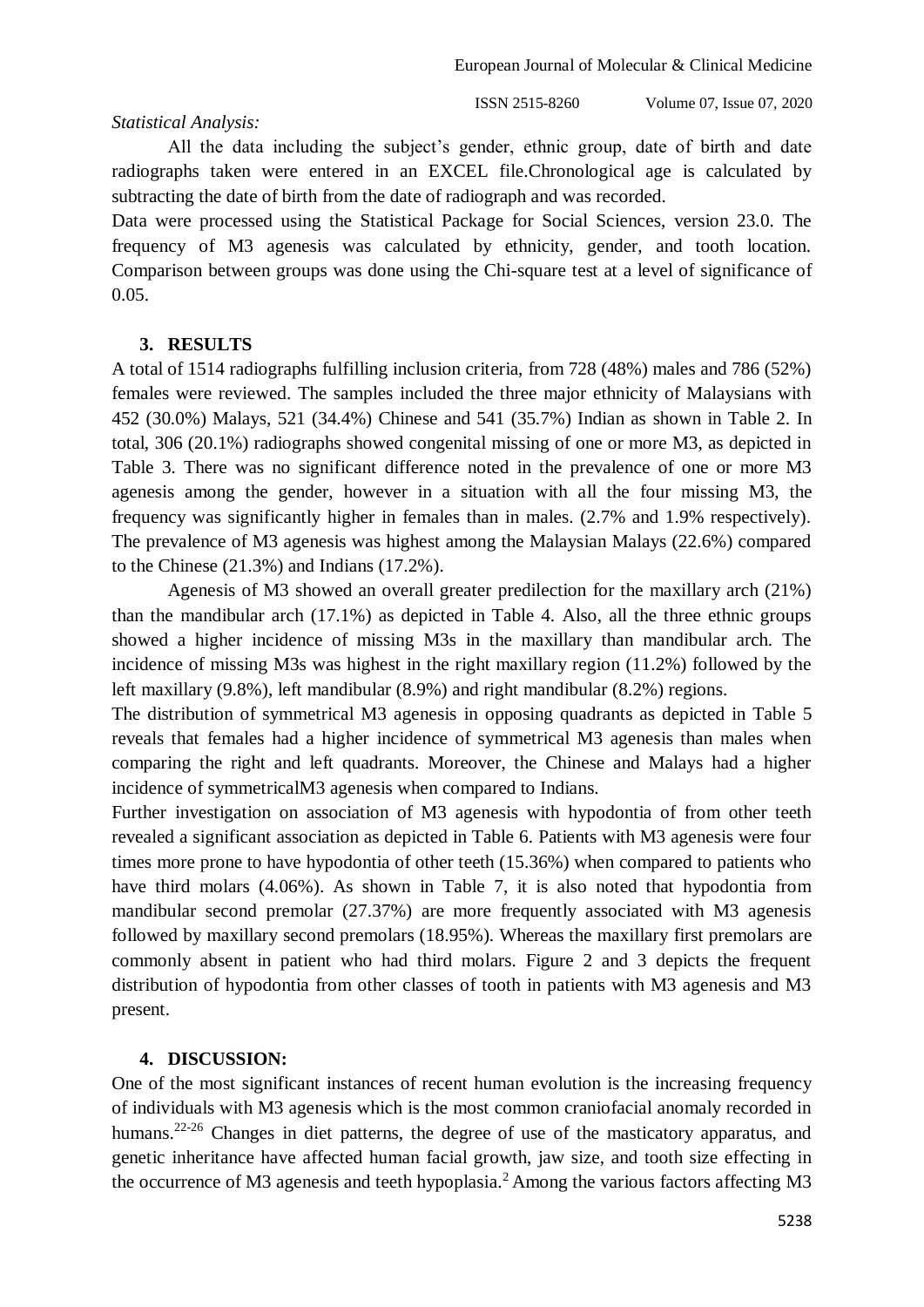ISSN 2515-8260 Volume 07, Issue 07, 2020 agenesis geographic and ethnic factors have a significant mention in various literatures. The demographics of Malaysia is represented by multiple ethnic groups constituting mainly of Malays, Chinese and Indian ethnicity. Henceforward, the current study compared the prevalence and distribution of M3 agenesis among the three major ethnic groups of Malaysia. The age of the patients included in this study ranged between 13-18 years. The lower limit of the age of patients is selected as 13 years as various authors quoted as having recommended making a diagnosis of M3 agenesis after the age of 13 years, because of possibility of delayed calcification.<sup>2</sup> The upper limit was selected as  $18$  years to avoid confusion in case of missing M3 due to exodontia which is very common after 18 years of age.

One fifth (20.1%) of the study population showed a tendency for one or more missing M3s. Though the incidence is within the broad range reported in studies on various populations<sup>27-36</sup> (Figure 1), the M3 agenesis recorded in our study is less than the previous studies performed in the similar population in Malaysia (26.2% & 25.7%)<sup>2,20</sup> However, those studies were performed in the population constituting predominantly the southern part of Malaysia and our study involves Malaysian population in the northern region of the country. A similar difference in the pattern of M3 agenesis is also noticed in few studies conducted in the various demographic region of India. $9,15,24-26$  This demands further investigation among the population in different demographic regions of the same country.

The prevalence of M3 agenesis among all the three ethnic groups; Malays (22.6%), Chinese (21.3%), Indians (17.2%), noted in our study is marginally lower than the previous studies done in similar population for Malays (25.4%, 30% & 25.7%)<sup>2,20,21</sup>, Chinese (32%, 33%)<sup>2,21</sup> and Indians  $(21.4\%)^2$ . The reason for the same might be the difference in the demographic distribution of the study samples in all these studies and the difference in the sample size among the studies with the current study covering a higher sample size. Additionally, our sample predominantly represented the sub-urban and rural population in the northern part of Malaysia in contrast to the other studies which included the urban setting.<sup>2</sup>

Our results also revealed that the Malays had significantly more missing M3s (22.6%) than other ethnic groups in Malaysia with Indians (17.2%) having the least prevalence of M3 agenesis. With respect to the ethnic groups, previous studies documented that M3 agenesis is more prevalent in Malaysian Chinese when compared to Malaysian Malays and their diet pattern was proposed as one of the reasons as Chinese diet include more soft diet as they prefer using chopsticks to handle the food.<sup>2</sup> On contrary our study documented M3 agenesis to be more prevalent in Malay population when compared to Chinese population, hence, demanding to explore the factors other than diet as a reason for such high prevalence in Malay population. However, our study reflects that Indians have least prevalence of M3 agenesis when compared to other ethnicities in Malaysia which agrees with the previous similar study. $2$ 

In relation to the gender prevalence, most of the studies found a higher prevalence of M3 agenesis in girls than boys,  $2,8-10,37-40$  with the exception of two studies on a Czech and Jordan population that reported the contrary.<sup>11,13</sup> However, a substantial number of studies documented no significant difference between the genders in terms of M3 agenesis.<sup>41-46</sup> We noted a marginally higher prevalence of one or more M3 agenesis in females, though not significant. However, in patients with all four M3 agenesis there is a significant higher prevalence in females than males. The reason for a female predominance can be explained by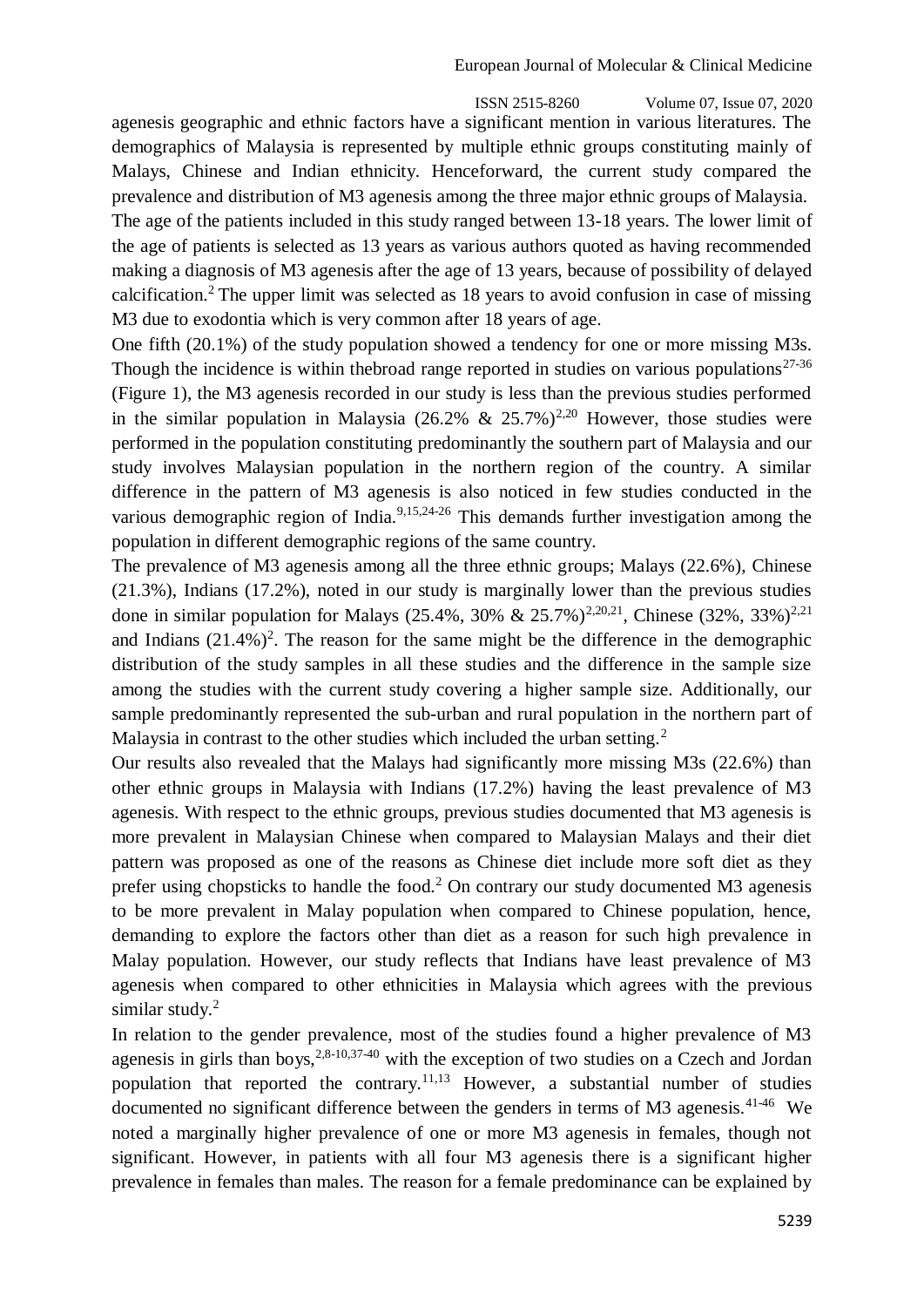ISSN 2515-8260 Volume 07, Issue 07, 2020 the fact that the size of head, face, width of the teeth, and dimensions of the dental arch are generally larger in males than those of females.<sup>47</sup> Furthermore, females demonstrate slowed linear growth of the maxillary and mandibular after 12 and 14 years of age, respectively, whereas in males they continue to significantly grow until age 16 years.<sup>48</sup> It is also reinforced by the fact that M3 crypt formation, begins late after birth, especially in females when compared to males.<sup>2</sup>

Our results showed that greatest agenesis tendency was generally displayed by the maxillary teeth particularly the maxillary right M3s. This result is in correlation with other studies.<sup>49-</sup>  $51$ The reason for such predilection shall be attributed to the skeletal maturation during adolescence. Both the maxilla and mandible initially grow at the same speed, but soon the growth of mandible exceeds that of the maxilla, and while the mandible continues to grow, the maxilla ceases to grow.<sup>2</sup> Hence, the mandible grows more than twice in length when compared to maxilla which allows more space to accommodate mandibular M3. Nevertheless, few studies concluded an increased prevalence of M3 agenesis in mandible.<sup>10,11,31,38,52</sup> Also, few populations did not show any significant difference in missing M3 between the arches.<sup>53,54</sup>

Further investigation on association of M3 agenesis with hypodontia of from other teeth revealed that patients with M3 agenesis were four times more prone to have hypodontia of other teeth (15.36%) when compared to patients who have third molars (4.06%). This result is in correlation with other studies as well.<sup>17</sup>Similarly, it is also noted that hypodontia from mandibular second premolar are more frequently associated with M3 agenesis followed by maxillary second premolars. This might be explained by the fact that second premolars are the last teeth to form and erupt in its class. This result shows a significant positive association between the M3 agenesis and other dental anomaly especially hypodontia from other class of teeth.

While our patients comprise the three major ethnic groups in Malaysia, the study was conducted in a sub-urban setting, and as such, might not be representative of the entire Malaysian population. Since we observed equally high prevalence of M3 agenesis among the Malays in comparison to the other two ethnic groups, further detailed studies on demographic factors, diet and age-related dental and skeletal maturation among the various ethnic groups are recommended. Also, since our study reveals a strong association between M3 agenesis and hypodontia of other class of teeth, further study relating the M3 agenesis and dental anomalies in Malaysian population would be more relevant.

## **5. CONCLUSION:**

This study concluded that agenesis of M3 teeth in Malaysian population is in line with the internationally documented range, which conforms to the theory of the possible extinction of M3 in the future. This will have a significant implication for future age-estimation studies and forensic identification. Furthermore, the current study confirms the variations among M3 agenesis in relation to demographic setting, ethnic origin, gender, and location in the dental arch. Moreover, agenesis of maxillary and mandibular second premolars was found to be positively associated with missing M3. Further research studies are required to elucidate the different etiological factors responsible for this agenesis.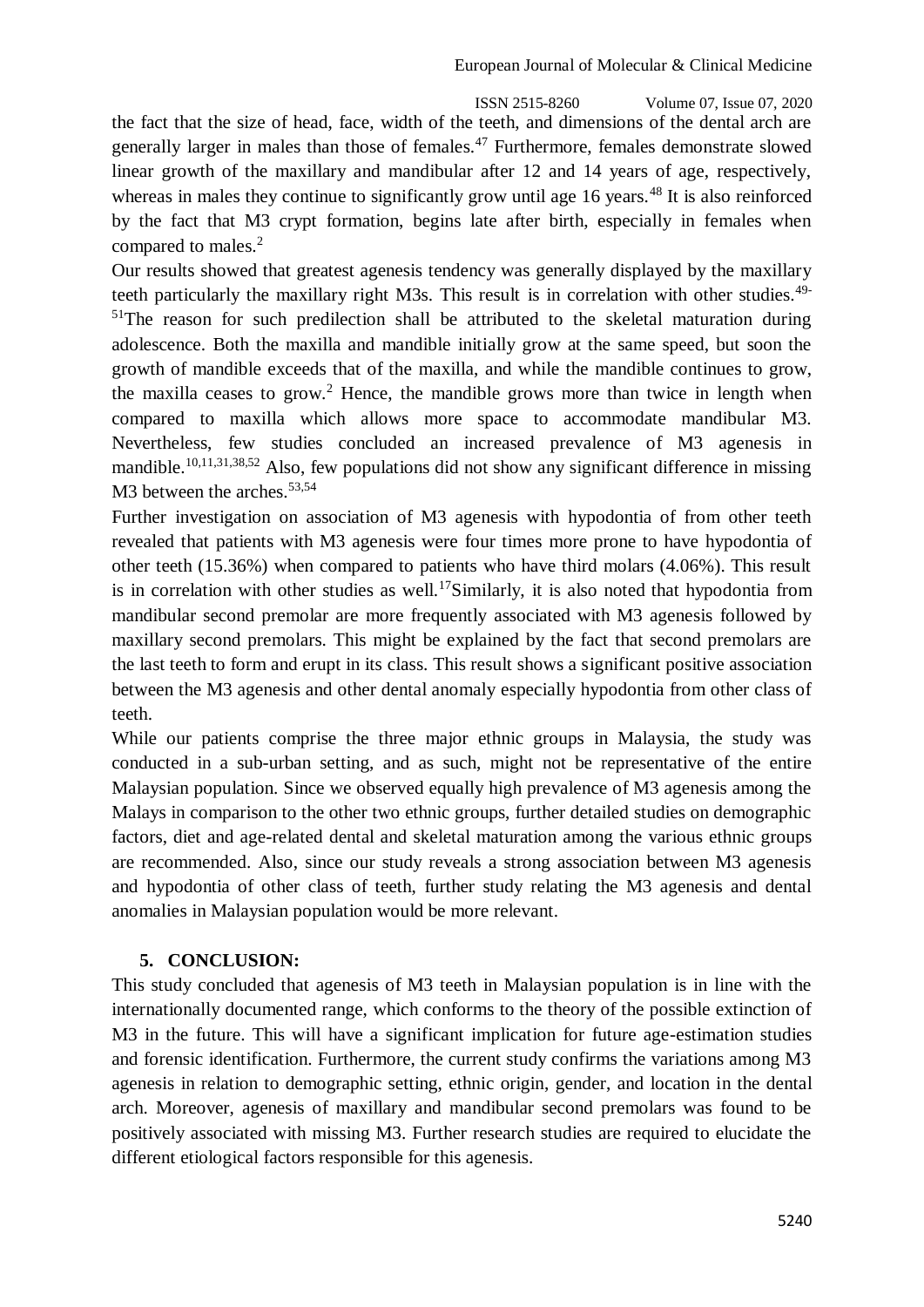## **Acknowledgment:**

ISSN 2515-8260 Volume 07, Issue 07, 2020

The authors would like to thank DrDeivanai Subramanian and Dr. K. Marimuthu, Department of Biotechnology, AIMST University, for their statistical assistance and Mr George Selvaraj, Dental Records Department, AIMST University for technical support.

| Yea                   |                         |                                  |                                                   |                        | Age                        | <b>Prevale</b>   | <b>Predilection</b>      |                              |                          |
|-----------------------|-------------------------|----------------------------------|---------------------------------------------------|------------------------|----------------------------|------------------|--------------------------|------------------------------|--------------------------|
| ${\bf r}$             | Country                 | <b>Authors</b>                   | Populati<br>on                                    | <b>Samp</b><br>le size | Grou<br>$\mathbf{p}$       | nce              | <b>Sex</b>               | <b>Arch</b>                  | Sid<br>e                 |
| 192<br>6              | Japan                   | Hamano <sup>27</sup>             | Adults                                            | 1300                   | $\frac{1}{2}$              | 18.4             | $\overline{\phantom{0}}$ | $\overline{\phantom{a}}$     | $\overline{\phantom{0}}$ |
| 193<br>$\mathbf{0}$   | <b>USA</b>              | Goblirsch<br>41                  | America<br>n Whites                               | 2112                   | $\overline{\phantom{0}}$   | 9.0              | <b>NSD</b>               | $\overline{\phantom{a}}$     | $\overline{\phantom{0}}$ |
| 193<br>$\overline{4}$ | <b>USA</b>              | Banks <sup>28</sup>              | America<br>n Whites                               | 461                    | 15<br>22                   | 19.7             | $\overline{\phantom{0}}$ | $\overline{\phantom{a}}$     | $\overline{\phantom{a}}$ |
| 193<br>6              | <b>USA</b>              | Hellman <sup>29</sup>            | Columbi<br>a<br>Universit<br>y<br><b>Students</b> | 433                    | $\overline{\phantom{0}}$   | 25.4             | Fema<br>le               |                              |                          |
| 194<br>6              | Switzerla<br>nd         | Tanner <sup>30</sup>             | $\overline{\phantom{a}}$                          | 534                    | 13<br>$\overline{a}$<br>17 | 17.6             | $\overline{a}$           | $\overline{\phantom{a}}$     | $\qquad \qquad -$        |
| 194<br>9              | Greenlan<br>$\mathbf d$ | Pedersen <sup>5</sup><br>5       |                                                   | 257                    | 25<br>50                   | 30.6             | $\overline{a}$           | $\overline{\phantom{a}}$     | $\qquad \qquad -$        |
| 195<br>$\overline{4}$ | <b>USA</b>              | Nanda <sup>49</sup>              | White<br>Women                                    | 200                    | $18-$<br>21                | 9.0              |                          | Maxill<br>a                  | Rig<br>ht                |
| 195<br>6              | Sweden                  | <b>Bjork</b><br>et<br>$al.^{32}$ | <b>Boys</b><br>(Lower<br>Jaw)                     | 243                    | 12<br>20                   | 13.3             | $\overline{\phantom{a}}$ | $\overline{\phantom{0}}$     | $\overline{\phantom{a}}$ |
| 195<br>9              | India                   | Nanda<br>Chawla <sup>37</sup>    | Indian<br>Patients                                | 1300                   | $\overline{\phantom{a}}$   | 10.9<br>(Males)  |                          |                              |                          |
|                       |                         |                                  |                                                   |                        |                            | 14.5<br>(Females | Fema<br>le               |                              |                          |
| 196<br>3              | <b>USA</b>              | Garn<br>et<br>$al.^{31}$         | Orthodon<br>tic<br>Patients                       | 476                    | $\geq$ 14                  | 16.4             |                          | Mandi<br>ble                 | <b>NS</b><br>D           |
| 196<br>$\overline{4}$ | <b>USA</b>              | Keene <sup>33</sup>              | US male<br>naval<br>recruits                      | 195                    | 17<br>25                   | 25.0             | $\overline{\phantom{a}}$ | $\overline{\phantom{a}}$     |                          |
| 196<br>$\overline{4}$ | Hungary                 | Adler<br>$\&$<br>Adler-          | Orthodon<br>tic                                   | 591                    | 18<br>21                   | 27.6             | $\qquad \qquad -$        | $\qquad \qquad \blacksquare$ | $\overline{\phantom{0}}$ |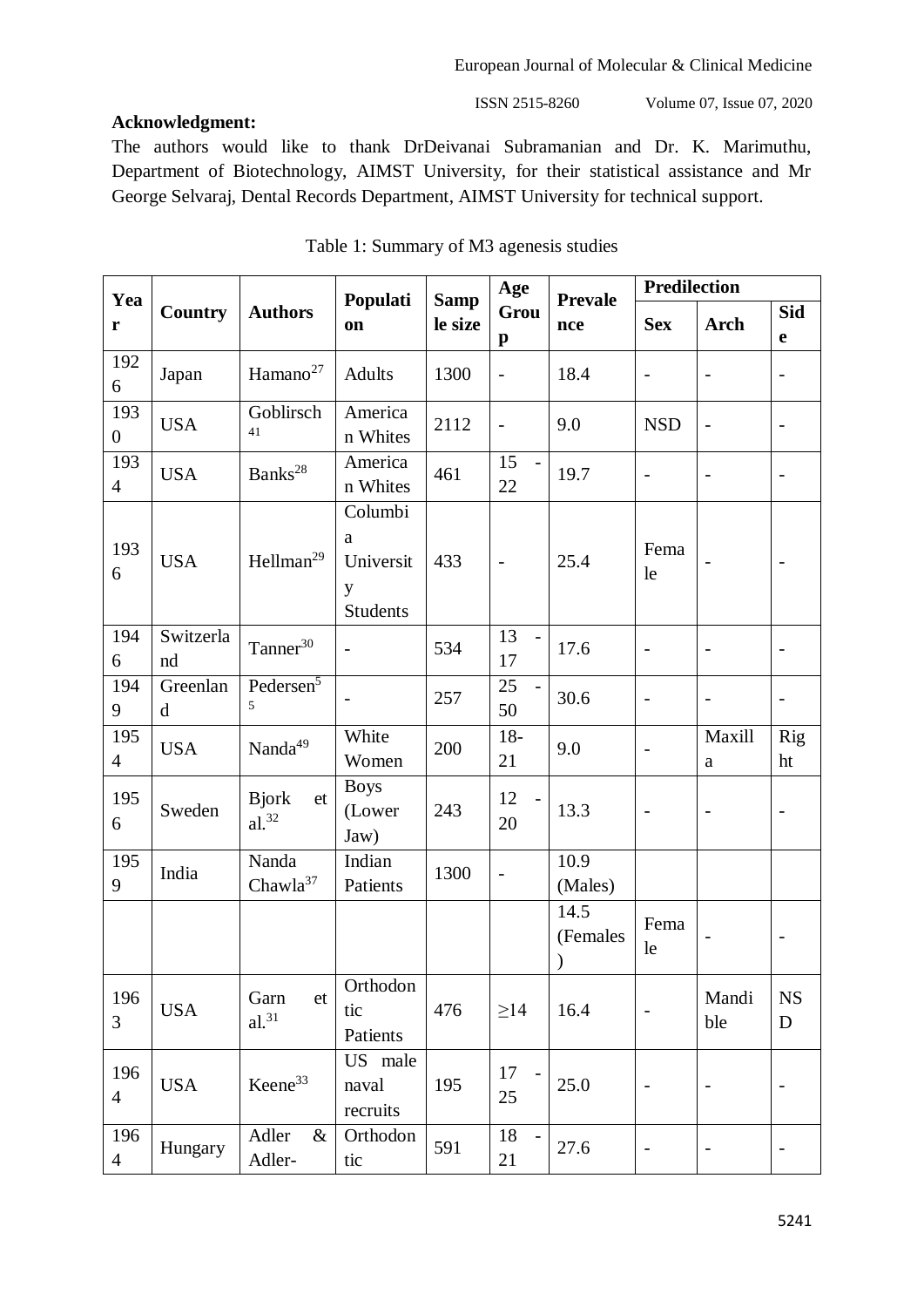|                         |                                           |                                              |                                                                       |      | ISSN 2515-8260             |       |                          | Volume 07, Issue 07, 2020    |                          |
|-------------------------|-------------------------------------------|----------------------------------------------|-----------------------------------------------------------------------|------|----------------------------|-------|--------------------------|------------------------------|--------------------------|
|                         |                                           | Hradecky <sup>3</sup><br>$\overline{4}$      | Patients                                                              |      |                            |       |                          |                              |                          |
| 196<br>6                | Germany                                   | Sonnaben<br>$d^{35}$                         | Orthodon<br>tic<br>Patients                                           | 2000 | 15<br>30                   | 22.4  | $\overline{a}$           | $\qquad \qquad -$            | $\overline{a}$           |
| 197<br>$\overline{0}$   | Great<br><b>Britain</b>                   | Lavelle et<br>$\rm al.^{42}$                 | White<br><b>British</b><br>Populatio<br>$\mathbf n$<br>(Mandibl<br>e) | 400  | 18<br>25                   | 15.3  | <b>NSD</b>               |                              | $\overline{\phantom{a}}$ |
| 197<br>$\mathbf{1}$     | Finland                                   | Haavikko <sup>3</sup><br>6                   | $\overline{\phantom{0}}$                                              | 298  | 14<br>18                   | 20.8  | $\overline{\phantom{a}}$ | $\overline{\phantom{0}}$     | $\overline{\phantom{0}}$ |
| 197<br>$\overline{4}$   | Burlingto<br>$\mathbf n$<br>(America<br>⟩ | <b>Thmopso</b><br>$n$ et al. <sup>43</sup>   | <b>Burlingto</b><br>n growth<br>centre<br>patients                    | 521  | 16                         | 22.3  | <b>NSD</b>               | <b>NSD</b>                   | $\overline{a}$           |
| 197<br>5                | England<br>(South)                        | Shinn <sup>44</sup>                          | Orthodon<br>tic<br>Patients                                           | 2500 | $\overline{a}$             | 12.72 | <b>NSD</b>               | Maxill<br>a<br>(Males        | Rig<br>ht                |
| 197<br>9                | Canada                                    | Shah<br>$\&$<br>Boyd <sup>56</sup>           |                                                                       | 653  | $\geq$ 20                  | 23.3  | $\overline{a}$           |                              | $\overline{\phantom{0}}$ |
| 198<br>$\mathbf{1}$     | Canada                                    | Levesque<br>et al. $45$                      | French-<br>Canadian<br>children<br>and<br>adults                      | 4640 | $\overline{7}$<br>25       | 9.0   | <b>NSD</b>               | $\overline{\phantom{0}}$     | $\overline{\phantom{a}}$ |
| 198<br>5                | Saudi<br>Arabia                           | Haidar et<br>$al.^{57}$                      | Patients                                                              | 1000 | 20<br>$\overline{a}$<br>40 | 8.0   | $\overline{\phantom{a}}$ | $\qquad \qquad \blacksquare$ | $\qquad \qquad -$        |
| 199<br>$\boldsymbol{0}$ | Australia                                 | Lynham <sup>46</sup>                         | Australia<br>$\mathbf n$<br>Defence<br>Force<br>recruits              | 662  | $\qquad \qquad -$          | 22.7  | <b>NSD</b>               |                              | $\qquad \qquad -$        |
| 199<br>$\boldsymbol{0}$ | Mexico                                    | Rosario<br>and<br>Gonzalez <sup>5</sup><br>8 | Children<br>and<br>Adolesce<br>nts                                    | 500  | $\overline{7}$<br>18       | 32.4  | $\overline{\phantom{a}}$ | $\overline{\phantom{a}}$     | $\overline{a}$           |
| 199<br>$\mathbf{1}$     | Germany                                   | <b>Bredy</b><br>et<br>$al.$ <sup>14</sup>    | Orthodon<br>tic<br>Patients                                           | 2550 | 12<br>36                   | 20.7  | $\overline{a}$           |                              | $\overline{a}$           |
| 199                     | Jordan                                    | Hattab et                                    | Students                                                              | 232  | 18<br>$\Box$               | 9.1   | Male                     | Maxill                       | <b>NS</b>                |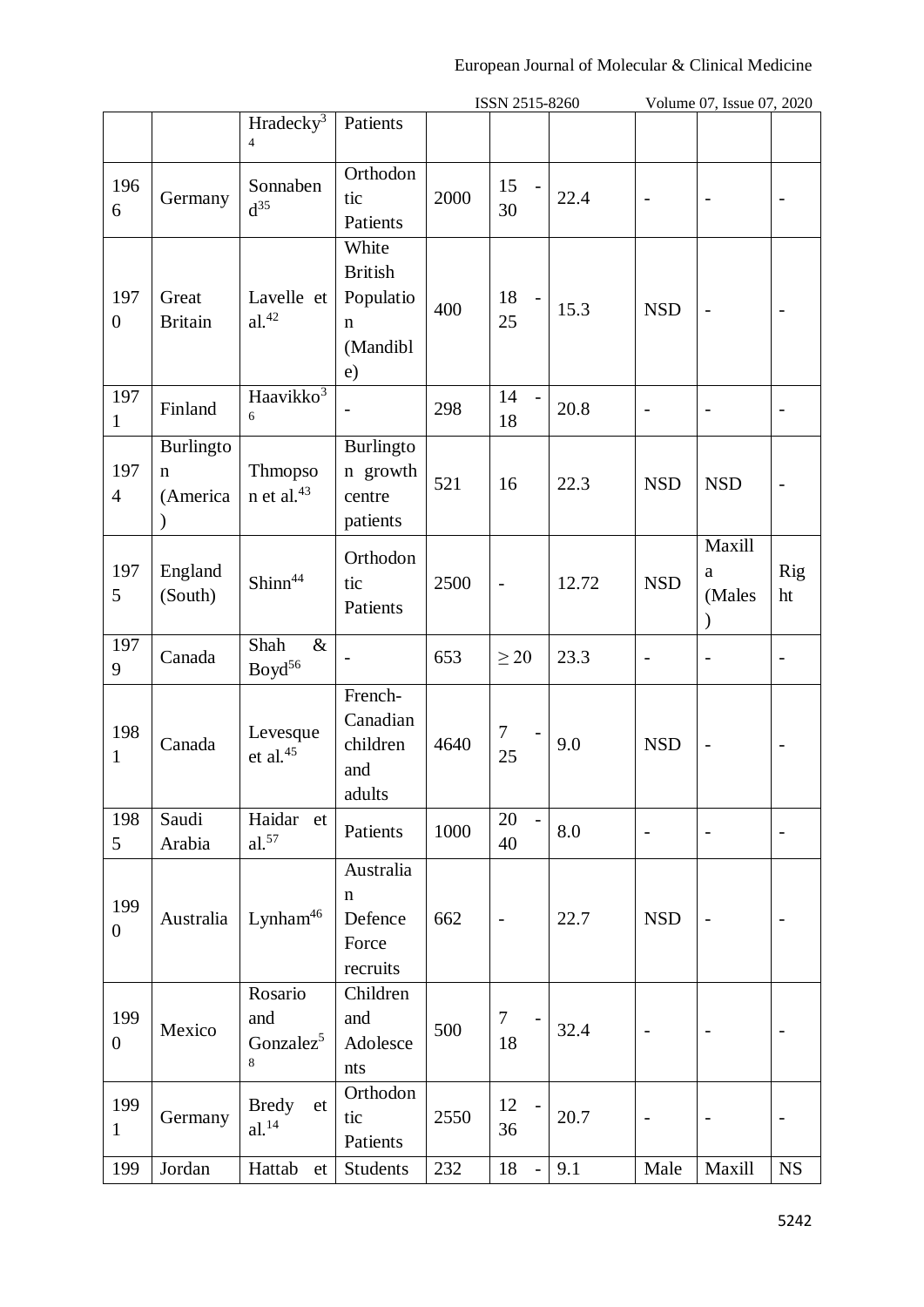|                         |                       |                                                |                                                   |      | ISSN 2515-8260                       |                 |                          | Volume 07, Issue 07, 2020 |                          |
|-------------------------|-----------------------|------------------------------------------------|---------------------------------------------------|------|--------------------------------------|-----------------|--------------------------|---------------------------|--------------------------|
| 5                       |                       | $al.$ <sup>13</sup>                            |                                                   |      | 24                                   |                 |                          | a                         | D                        |
| 199<br>6                | Singapor<br>e         | Mok<br>and<br>Ho <sup>12</sup>                 | Singapor<br>e Chinese                             | 786  | 12<br>16                             | 28.5            | <b>NSD</b>               | Maxill<br>a               | <b>NS</b><br>D           |
| 200<br>1                | <b>New</b><br>Zealand | Kruger et<br>$al.^{59}$                        | Adolesce<br>nts                                   | 821  | 18                                   | 15.2            | $\overline{\phantom{a}}$ | $\frac{1}{2}$             | $\overline{a}$           |
| 200<br>$\overline{4}$   | Czech<br>Republic     | Rozkovco<br>va et al. <sup>11</sup>            | Patients                                          | 1000 | 12<br>$\overline{\phantom{a}}$<br>21 | 22.5            | Male                     | Mandi<br>ble              | <b>Rig</b><br>ht         |
| 200<br>5                | India<br>(Punjab)     | Sandhu<br>and<br>$\mathrm{Kaur}^{15}$          | <b>Students</b>                                   | 100  | 17.5<br>$-20$                        | 11.5            | Fema<br>le               |                           | $\overline{\phantom{0}}$ |
| 200<br>5                | Israel                | Goren<br>et<br>$al.^{52}$                      | Male<br>army<br>recruits                          | 226  | 18                                   | 5.83<br>(Males) |                          | Mandi<br>ble              |                          |
| 200<br>8                | <b>USA</b>            | Haris and<br>$\rm Clark^{10}$                  | America<br>whites<br>$\mathbf n$<br>and<br>blacks | 1700 | 12<br>$\overline{a}$<br>18           | 27<br>(white)   |                          |                           |                          |
|                         |                       |                                                |                                                   |      |                                      | 11<br>(blacks)  | Fema<br>le               | Mandi<br>ble              |                          |
| 200<br>8                | Chile                 | Garcia-<br>Hernande<br>z et al. $38$           | Orthodon<br>tic<br>Patients                       | 400  | 14<br>20                             | 24.75           | Fema<br>le               | Mandi<br>ble              | Rig<br>ht                |
| 200<br>9                | Korea                 | Lee<br>et<br>$al.^{39}$                        | Patients                                          | 1129 | 16<br>24                             | 41.0            | Fema<br>le               |                           | $\qquad \qquad -$        |
| 201<br>$\boldsymbol{0}$ | Turkey                | Celikoglu<br>et al. $^{22}$                    | Orthodon<br>tic<br>Patients                       | 351  | 20<br>26                             | 17.3            | <b>NSD</b>               | $\overline{\phantom{0}}$  | $\overline{a}$           |
| 201<br>$\overline{2}$   | Malaysia              | Jacob<br>John <sup>2</sup>                     | Dental<br>patients                                | 734  | 10<br>$\overline{\phantom{a}}$<br>19 | 26.2            | Fema<br>le               | Maxill<br>a               | <b>Rig</b><br>ht         |
| 201<br>$\overline{2}$   | India<br>(South)      | Ramamurt<br>hy et al. $^{24}$                  | South<br>Indian<br>adults<br>(Mandibl<br>e)       | 1005 | $\geq 18$                            | 12.2<br>12.5    | Fema<br>le               |                           | NS<br>D                  |
| 201<br>$\overline{2}$   | Libya                 | <b>Byahatti</b><br>and<br>Ingafou <sup>8</sup> | Libyan<br><b>Students</b>                         | 200  | 17<br>26                             | 5.0             | Fema<br>le               | Maxill<br>$\mathbf{a}$    |                          |
| 201<br>$\overline{2}$   | Romania               | Golovcen<br>and<br>cu<br>Geletu <sup>40</sup>  | Orthodon<br>tic<br>Patients                       | 250  | 11<br>25                             | 28.0            | Fema<br>le               |                           | $\qquad \qquad -$        |
| 201<br>$\overline{2}$   | Turkey                | Celikoglu<br>and<br>e<br>Kamak <sup>50</sup>   | Orthodon<br>tic<br>Patients                       | 1046 | 13<br>17                             | 22.7            | <b>NSD</b>               | Maxill<br>$\mathbf{a}$    |                          |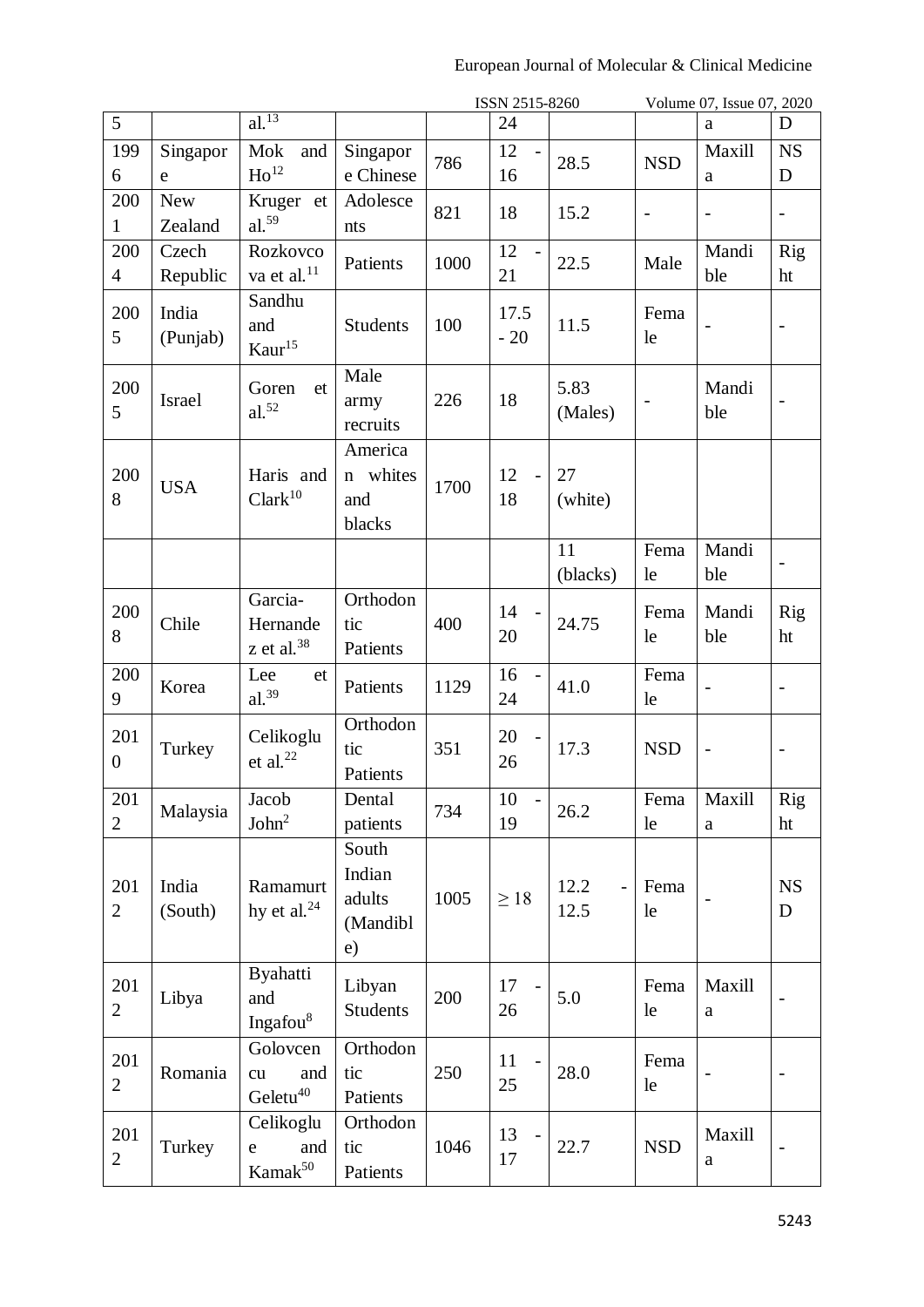|                         |                |                                              |                             |      | ISSN 2515-8260           |                  |                          | Volume 07, Issue 07, 2020 |                          |
|-------------------------|----------------|----------------------------------------------|-----------------------------|------|--------------------------|------------------|--------------------------|---------------------------|--------------------------|
| 201<br>3                | Japan          | Endo<br>et<br>$\rm{al.}^{60}$                | Orthodon<br>tic<br>Patients | 1291 | $\overline{\phantom{a}}$ | 32.3             | $\overline{a}$           | $\overline{\phantom{a}}$  | $\qquad \qquad -$        |
| 201<br>$\overline{4}$   | Malaysia       | Mani<br>et<br>$al.^{20}$                     | Malay<br>Children           | 834  | 12<br>16                 | 25.7             | <b>NSD</b>               | Maxill<br>a               | Rig<br>ht                |
| 201<br>$\overline{4}$   | Malaysia       | Alam<br>et<br>al. <sup>21</sup>              | Orthodon<br>tic<br>Patients | 300  | 11<br>21                 | 31.0             | <b>NSD</b>               | Maxill<br>a               | <b>Rig</b><br>ht         |
| 201<br>$\overline{4}$   | Pakistan       | Bhutta<br>et<br>$al.$ <sup>19</sup>          | Orthodon<br>tic<br>Patients | 270  | 12<br>35                 | 31.7             |                          |                           |                          |
| 201<br>6                | Banglade<br>sh | Sujon<br>et<br>$al.^{61}$                    | Patients                    | 5923 | 10<br>50                 | 38.4             | Fema<br>le               | Maxill<br>a               | <b>Rig</b><br>ht         |
| 201<br>6                | India          | Ahire<br>et<br>$al.$ <sup>25</sup>           | Patients                    | 100  | 18<br>25                 | 14.5             | $\overline{a}$           |                           |                          |
| 201<br>$\overline{7}$   | India          | Nisha<br>et<br>al. <sup>9</sup>              | Patients                    | 300  | 18<br>25                 | 46.7             | Fema<br>le               | Maxill<br>$\rm{a}$        |                          |
| 201<br>$\overline{7}$   | Spain          | Gómez de<br>Diego<br>et<br>al. <sup>62</sup> | Orthodon<br>tic<br>Patients | 227  | 12<br>24                 | 25.0             | Fema<br>le               |                           | $\overline{\phantom{0}}$ |
| 201<br>$\overline{7}$   | Nepal          | Acharya<br>et al. $51$                       | Orthodon<br>tic<br>Patients | 100  | 12<br>17                 | 26.0             |                          | Maxill<br>a               | Rig<br>ht                |
| 201<br>8                | India          | PrashantP<br>atil<br>and                     | College                     | 55   | 18<br>$\overline{a}$     | 23.6<br>(India)  | Fema                     | Maxill                    | $\overline{\phantom{a}}$ |
|                         | <b>Bhutan</b>  | Sarah<br>Nazeer <sup>26</sup>                | students                    |      | 25                       | 35.3<br>(Bhutan) | le                       | a                         |                          |
| 201<br>9                | Chile          | Moreno et<br>$al.^{53}$                      | Patients                    | 535  | $\overline{\phantom{m}}$ | 12.9             | <b>NSD</b>               | <b>NSD</b>                | $_{\rm NS}$<br>D         |
| 201<br>9                | Turkey         | Ercal and<br>Taysi <sup>54</sup>             | Patients                    | 594  | 11<br>24                 | 28.7             | <b>NSD</b>               | <b>NSD</b>                | <b>NS</b><br>$\mathbf D$ |
| 202<br>$\overline{0}$   | Peru           | Miranda <sup>63</sup>                        | Patients                    | 367  | 14<br>20                 | 20.7             | $\overline{\phantom{a}}$ |                           | $\qquad \qquad -$        |
| 202<br>$\boldsymbol{0}$ | Malaysia       | Ramesh et<br>al.                             | Dental<br>patients          | 1514 | 13<br>18                 | 20.1             | Fema<br>le               | Maxill<br>$\mathbf{a}$    | Rig<br>ht                |

NSD = No Significant Difference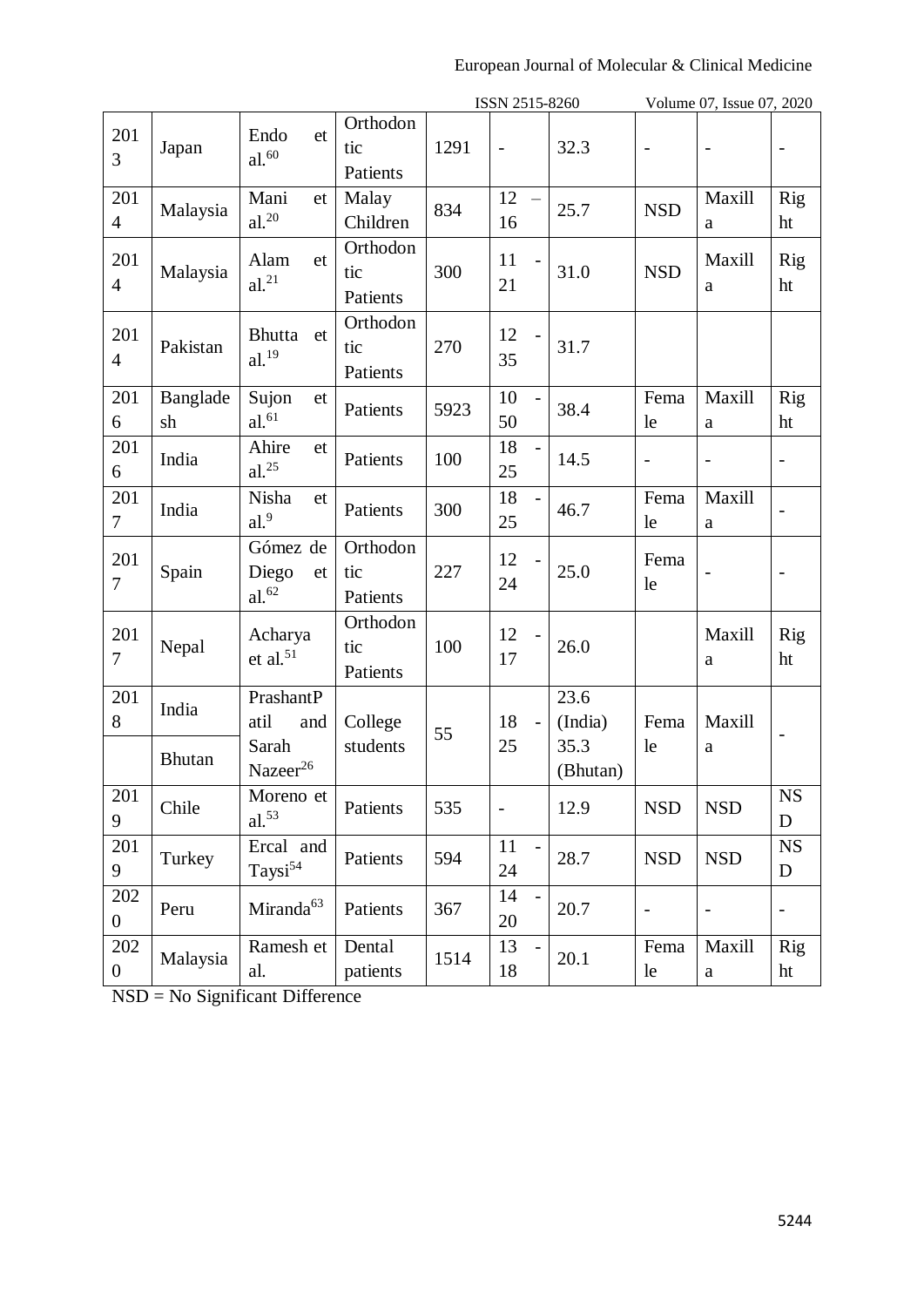| Ethnicity | Gender | n   | $N(\%)$     | Total     |
|-----------|--------|-----|-------------|-----------|
| Malay     | М      | 211 | 452 (30.0%) |           |
|           | F      | 241 |             |           |
| Chinese   | M      | 238 | 521 (34.3%) | 1514      |
|           | F      | 283 |             | $(100\%)$ |
| Indian    | М      | 279 | 541 (35.7%) |           |
|           | F      | 262 |             |           |

 ISSN 2515-8260 Volume 07, Issue 07, 2020 Table 2: Gender and ethnic distribution of samples

Table 3: Gender and ethnic distribution of number of missing third molars (M3)<sup>a</sup>

|                                        | T<br>$\bf{0}$<br>t<br>al                                  | $\boldsymbol{0}$          |                                              |                                        | $\mathbf{1}$                       |                                        |                                    | $\boldsymbol{2}$                                          |                                                          |                           | $\mathbf{3}$                                     |                                                        |                                       | $\overline{\mathbf{4}}$                                   |                                            |                      | $\mathbf{n}^{\mathrm{b}}$ |                                 |                                |
|----------------------------------------|-----------------------------------------------------------|---------------------------|----------------------------------------------|----------------------------------------|------------------------------------|----------------------------------------|------------------------------------|-----------------------------------------------------------|----------------------------------------------------------|---------------------------|--------------------------------------------------|--------------------------------------------------------|---------------------------------------|-----------------------------------------------------------|--------------------------------------------|----------------------|---------------------------|---------------------------------|--------------------------------|
|                                        | ${\bf N}$                                                 | $\mathbf n$<br>$(\% )$    | $\chi^2$                                     | $\mathbf{p}$                           | $\mathbf n$<br>(%<br>$\mathcal{E}$ | $\chi^2$                               | $\mathbf{p}$                       | $\mathbf n$<br>$\left($<br>$\frac{0}{0}$<br>$\mathcal{L}$ | $\chi^2$                                                 | $\mathbf{p}$              | $\mathbf n$<br>$\left($<br>$\%$<br>$\mathcal{E}$ | $\chi^2$                                               | $\mathbf{p}$                          | $\mathbf n$<br>$\left($<br>$\frac{0}{0}$<br>$\mathcal{E}$ | $\chi^2$                                   | $\mathbf{p}$         | $\mathbf n$<br>$(\% )$    | $\chi^2$                        | $\mathbf{p}$                   |
| Ge<br>$\mathbf{nd}$<br>er              |                                                           |                           |                                              |                                        |                                    |                                        |                                    |                                                           |                                                          |                           |                                                  |                                                        |                                       |                                                           |                                            |                      |                           |                                 |                                |
|                                        | $\boldsymbol{7}$<br>$\overline{c}$<br>8<br>$\overline{7}$ | 584<br>(80)<br>.2)<br>624 | 0.<br>$\mathbf{1}$<br>6                      | $\mathbf{0}$ .<br>6<br>8               | 63<br>(8.<br>7)<br>69              | 0.<br>$\overline{0}$<br>$\overline{0}$ | 0.<br>9<br>$\mathfrak{Z}$          | 53<br>(7.<br>3)<br>58                                     | $\overline{0}$ .<br>$\boldsymbol{0}$<br>$\boldsymbol{0}$ | 0.<br>9<br>$\overline{4}$ | 14<br>(1.<br>9)<br>14                            | $\overline{0}$ .<br>$\boldsymbol{0}$<br>$\overline{4}$ | $\theta$ .<br>$8\,$<br>$\mathfrak{Z}$ | 14<br>(1.<br>9)<br>21                                     | 0.<br>9<br>3<br>8                          | 0.<br>3<br>3         | 144<br>(19)<br>.8)<br>162 | 0.<br>$\mathbf{1}$<br>6         | $\overline{0}$ .<br>6<br>$8\,$ |
|                                        | 8<br>6                                                    | (79)<br>.4)               | $\overline{2}$                               | 8                                      | (8.<br>8)                          | $\overline{7}$                         | $\mathbf{1}$                       | (7.<br>4)                                                 | 5                                                        | $\mathbf{1}$              | (1.<br>8)                                        | $\overline{2}$                                         | 8                                     | (2.<br>7)                                                 | $\ast$                                     | 3                    | (20)<br>.7)               | $\overline{2}$                  | 8                              |
| Et<br>hni<br>cit<br>${\bf y}$          |                                                           |                           |                                              |                                        |                                    |                                        |                                    |                                                           |                                                          |                           |                                                  |                                                        |                                       |                                                           |                                            |                      |                           |                                 |                                |
| LY                                     | $\overline{4}$<br>5<br>$\mathbf{2}$                       | 350<br>(77)<br>.4)        | 5.<br>$\overline{0}$                         | $\boldsymbol{0}$ .<br>$\boldsymbol{0}$ | 52<br>(1)<br>1.5<br>$\lambda$      | 7.<br>$8\,$                            | $\overline{0}$ .                   | 31<br>(6.<br>9)                                           | 0.<br>3                                                  | 0.<br>$8\,$               | $\overline{7}$<br>(1.<br>5)                      | $\overline{0}$ .                                       | 0.<br>8                               | 12<br>(2.<br>7)                                           | 2.<br>6                                    | 0.<br>$\overline{2}$ | 102<br>(22)<br>.6)        | 5.<br>$\theta$                  | $\theta$ .<br>$\boldsymbol{0}$ |
| $\mathbf H$<br>$\overline{\mathbf{N}}$ | 5<br>$\overline{2}$<br>$\mathbf{1}$<br>5                  | 410<br>(78)<br>.7)<br>448 | $\boldsymbol{0}$<br>$\overline{3}$<br>$\ast$ | 8<br>$\overline{2}$                    | 45<br>(8.<br>6)<br>$\overline{35}$ | 5<br>$\mathbf{1}$<br>$\ast$            | $\boldsymbol{0}$<br>$\overline{2}$ | 41<br>(7.<br>9)<br>39                                     | 8<br>$\overline{3}$                                      | $\overline{2}$<br>6       | 10<br>(1.<br>9)<br>11                            | $\mathfrak{Z}$<br>$\overline{4}$                       | $\overline{4}$<br>$\overline{4}$      | 15<br>(2.<br>9)<br>$\overline{8}$                         | $\overline{4}$<br>$\overline{0}$<br>$\ast$ | 6<br>$\overline{7}$  | 111<br>(21)<br>.3)<br>93  | $\boldsymbol{0}$<br>3<br>$\ast$ | $\,8\,$<br>$\overline{2}$      |
| $\mathbf N$                            | $\overline{4}$                                            | (82)                      |                                              |                                        | (6.                                |                                        |                                    | (7.                                                       |                                                          |                           | (2.                                              |                                                        |                                       | (1.                                                       |                                            |                      | (17)                      |                                 |                                |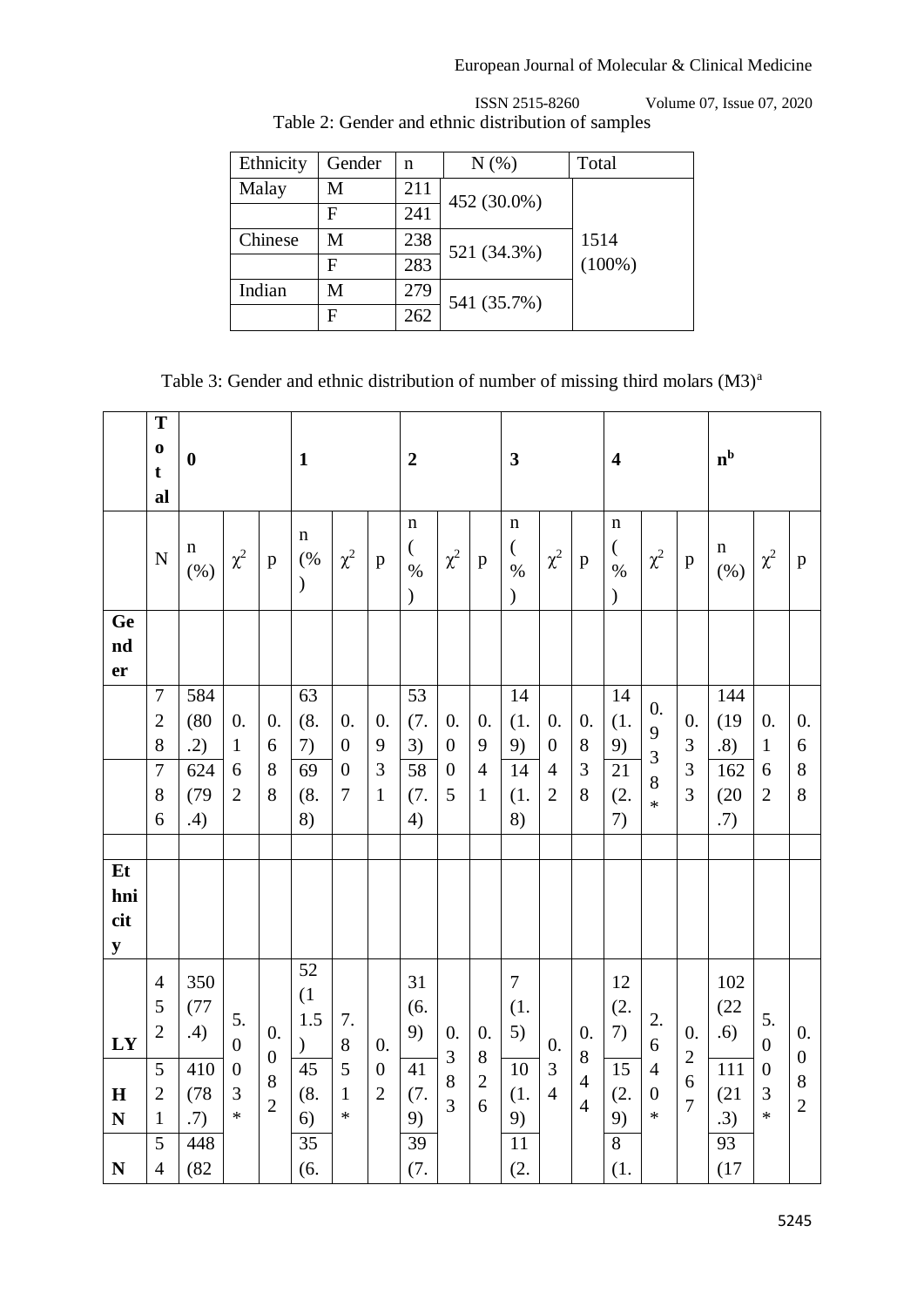|             |   |             |  |    |          |          |  | ISSN 2515-8260    |  |         |  | Volume 07, Issue 07, 2020 |  |
|-------------|---|-------------|--|----|----------|----------|--|-------------------|--|---------|--|---------------------------|--|
| D           |   | .8)         |  | 5) |          | 2)       |  | $\left( 0\right)$ |  | 5)      |  | .2)                       |  |
|             |   |             |  |    |          |          |  |                   |  |         |  |                           |  |
| <b>To</b>   |   |             |  |    |          |          |  |                   |  |         |  |                           |  |
| tal         |   |             |  |    |          |          |  |                   |  |         |  |                           |  |
| Sa          | 1 |             |  |    |          |          |  |                   |  |         |  |                           |  |
| mp          | 5 | 1208 (79.9) |  |    | 132(8.7) |          |  | 28(1.8)           |  | 35(2.3) |  |                           |  |
| le          | T |             |  |    |          | 111(7.3) |  |                   |  |         |  | 306(20.1)                 |  |
| $\mathbf n$ | 4 |             |  |    |          |          |  |                   |  |         |  |                           |  |
| (%)         |   |             |  |    |          |          |  |                   |  |         |  |                           |  |
|             |   |             |  |    |          |          |  |                   |  |         |  |                           |  |

 $M =$  Males;  $F =$  Females;  $MLY =$  Malay;  $CHN =$  Chinese;  $IND =$  Indian

a = Counts are by number of patients, not by number of teeth.

b = Patients with at least one missing M3.

p< 0.05.

# Table 4: Location of the missing M3

|                               | ${\bf N}$            | <b>Maxillary</b> arch         |            |                       |                               |              |              |                     | <b>Mandibular arch</b> |              |                               |              |           |
|-------------------------------|----------------------|-------------------------------|------------|-----------------------|-------------------------------|--------------|--------------|---------------------|------------------------|--------------|-------------------------------|--------------|-----------|
|                               |                      | Right $(18)$                  |            |                       | Left $(28)$                   |              |              | Right $(48)$        |                        |              | Left (38)                     |              |           |
|                               |                      | $n$ (%)                       | $\chi^2$   | p                     | $n$ (%)                       | $\chi^2$     | $\mathbf{p}$ | $\mathbf n$<br>(% ) | $\chi^2$               | $\mathbf{p}$ | $n$ (%)                       | $\chi^2$     | p         |
| <b>Gender</b>                 |                      |                               |            |                       |                               |              |              |                     |                        |              |                               |              |           |
| $\mathbf M$                   | 72<br>8              | 84<br>(11.5)                  | 0.1        | 0.7                   | 73<br>(10)                    | 0.5          | 0.8          | 48<br>(6.6)         | 4.7                    | 0.0          | 62<br>(8.5)                   | 0.2          | 0.5       |
| $\mathbf{F}$                  | 78<br>6              | 86<br>(10.9)<br>$\mathcal{E}$ | 35         | 13                    | 76<br>(9.7)                   | 5            | 15           | 76<br>(9.7)         | $55*$                  | 29           | 73<br>(9.3)                   | 77           | 99        |
|                               |                      |                               |            |                       |                               |              |              |                     |                        |              |                               |              |           |
| <b>Ethnicit</b><br>y          |                      |                               |            |                       |                               |              |              |                     |                        |              |                               |              |           |
| $\mathbf{M}$<br>LY            | 45<br>$\overline{2}$ | 65<br>(14.4)                  |            |                       | 42<br>(9.3)                   |              |              | 35<br>(7.7)         |                        |              | 41<br>(9.1)                   |              |           |
| CH<br>$\mathbf N$             | 52<br>$\mathbf{1}$   | 55<br>(10.6)<br>$\lambda$     | 6.8<br>83* | 0.3<br>$\overline{2}$ | 60<br>(11.5)<br>$\mathcal{E}$ | 2.6<br>$13*$ | 0.2<br>71    | 50<br>(9.6)         | 2.1<br>$84*$           | 0.3<br>36    | 52<br>(10.0)<br>$\mathcal{C}$ | 1.6<br>$26*$ | 0.4<br>44 |
| $\mathbf{IN}$                 | 54                   | 50                            |            |                       | 47                            |              |              | 39                  |                        |              | 42                            |              |           |
| D                             | $\mathbf{1}$         | (9.2)                         |            |                       | (8.7)                         |              |              | (7.2)               |                        |              | (7.8)                         |              |           |
|                               |                      |                               |            |                       |                               |              |              |                     |                        |              |                               |              |           |
| <b>Total</b><br><b>Sample</b> | 15<br>14             | 170(11.2)                     |            |                       | 149 (9.8)                     |              |              | 124(8.2)            |                        |              | 135(8.9)                      |              |           |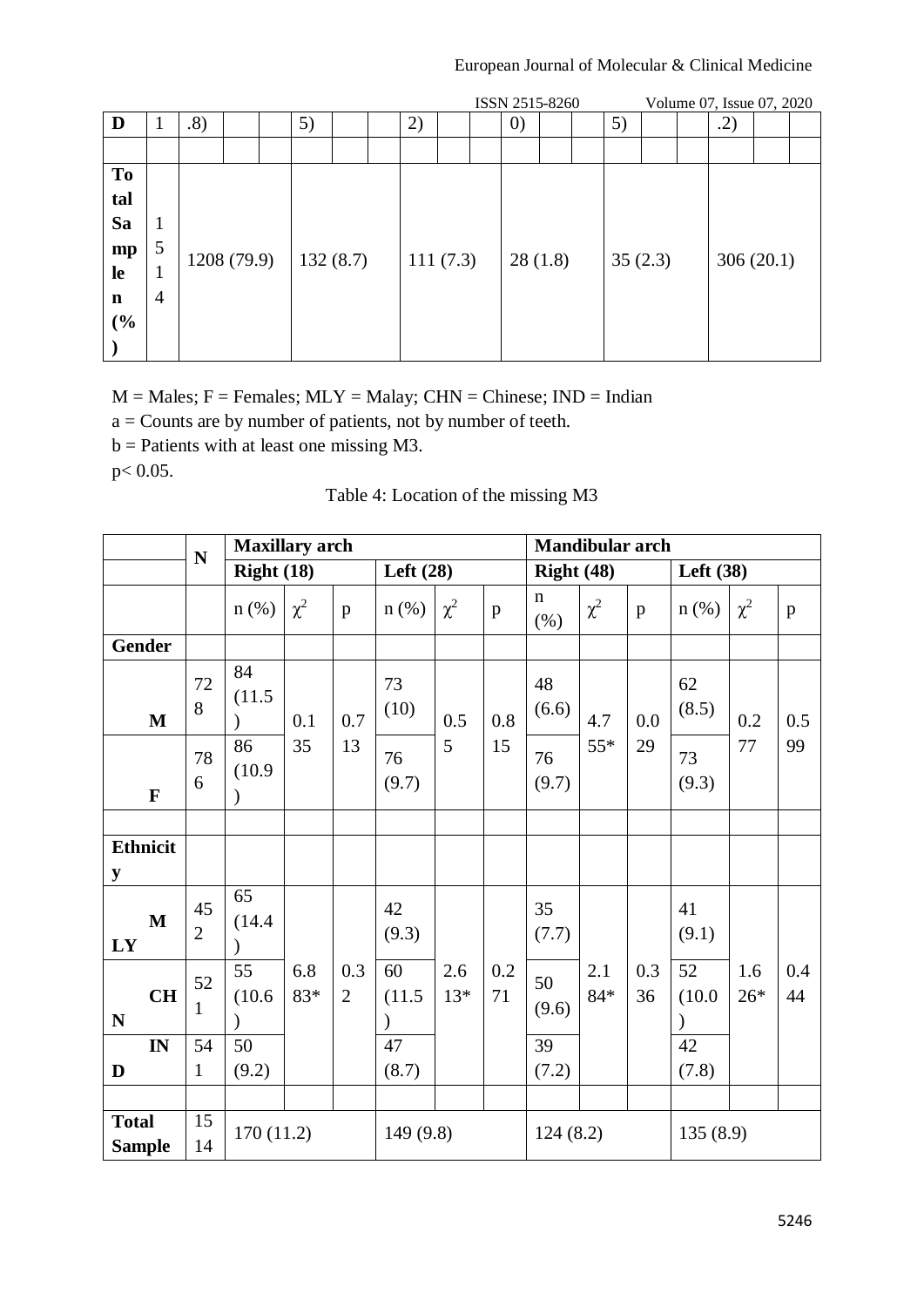ISSN 2515-8260 Volume 07, Issue 07, 2020  $M =$  Males;  $F =$  Females;  $MLY =$  Malay;  $CHN =$  Chinese;  $IND =$  Indian p< 0.05.

| <b>Tooth</b>                  | 18_28               |              |              | 38_48               |          |     | 18_48               |          |              | 28_38               |          |                |
|-------------------------------|---------------------|--------------|--------------|---------------------|----------|-----|---------------------|----------|--------------|---------------------|----------|----------------|
|                               | $\mathbf n$<br>(% ) | $\chi^2$     | $\, {\bf p}$ | $\mathbf n$<br>(% ) | $\chi^2$ | p   | $\mathbf n$<br>(% ) | $\chi^2$ | $\mathbf{p}$ | $\mathbf n$<br>(% ) | $\chi^2$ | $\mathbf{p}$   |
|                               |                     |              |              |                     |          |     |                     |          |              |                     |          |                |
| Gender                        |                     |              |              |                     |          |     |                     |          |              |                     |          |                |
|                               | 54                  |              |              | 38                  |          |     | 23                  |          |              | 21                  |          |                |
| M                             | (7.4)               | 0.17         | 0.6          | (5.2)               | 2.07     | 0.1 | (3.2)               | 0.67     | 0.4          | (2.9)               | 0.76     | 0.3            |
|                               | 54                  | $\mathbf{1}$ | 79           | 55                  | $2*$     | 5   | 31                  | $7*$     | 11           | 29                  | $7*$     | 81             |
| $\mathbf F$                   | (6.9)               |              |              | (7.0)               |          |     | (3.9)               |          |              | (3.7)               |          |                |
|                               |                     |              |              |                     |          |     |                     |          |              |                     |          |                |
| <b>Ethnicity</b>              |                     |              |              |                     |          |     |                     |          |              |                     |          |                |
| <b>ML</b>                     | 35                  |              |              | 27                  |          |     | 19                  |          |              | 12                  |          |                |
| Y                             | (7.7)               |              |              | (6.0)               |          |     | (4.2)               |          |              | (2.7)               |          |                |
| <b>CH</b>                     | 40                  | 1.35         | 0.5          | 36                  | 0.88     | 0.6 | 20                  | 0.63     | 0.4          | 24                  | 4.23     | 0.1            |
| N                             | (7.7)               | $9*$         | 07           | (6.9)               | $9*$     | 41  | (3.8)               | $7*$     | 41           | (4.6)               | $3*$     | $\overline{2}$ |
|                               | 33                  |              |              | 30                  |          |     | 15                  |          |              | 14                  |          |                |
| <b>IND</b>                    | (6.1)               |              |              | (5.5)               |          |     | (2.8)               |          |              | (2.6)               |          |                |
|                               |                     |              |              |                     |          |     |                     |          |              |                     |          |                |
| <b>Total</b><br><b>Sample</b> | 108(7.1)            |              |              | 93(6.1)             |          |     | 54(3.6)             |          |              | 50(3.3)             |          |                |

Table 5: Distribution of symmetrical M3 agenesis

 $M =$  Males;  $F =$  Females;  $MLY =$  Malay;  $CHN =$  Chinese;  $IND =$  Indian p< 0.05.

Table 6: The association of M3 agenesis with hypodontia from other classes of teeth

|                                                       | <b>Total</b><br>number of<br>patients | Patients with hypodontia of other<br>classes of teeth |          |       |
|-------------------------------------------------------|---------------------------------------|-------------------------------------------------------|----------|-------|
|                                                       |                                       | $n(\%)$                                               | $\chi^2$ | p     |
| <b>Patients</b><br>M <sub>3</sub><br>with<br>agenesis | 306                                   | 47 (15.36)                                            | 4.853*   | 0.028 |
| <b>Patients</b><br>M <sub>3</sub><br>with<br>present  | 1208                                  | 49 (4.06)                                             |          |       |

 $p < 0.05$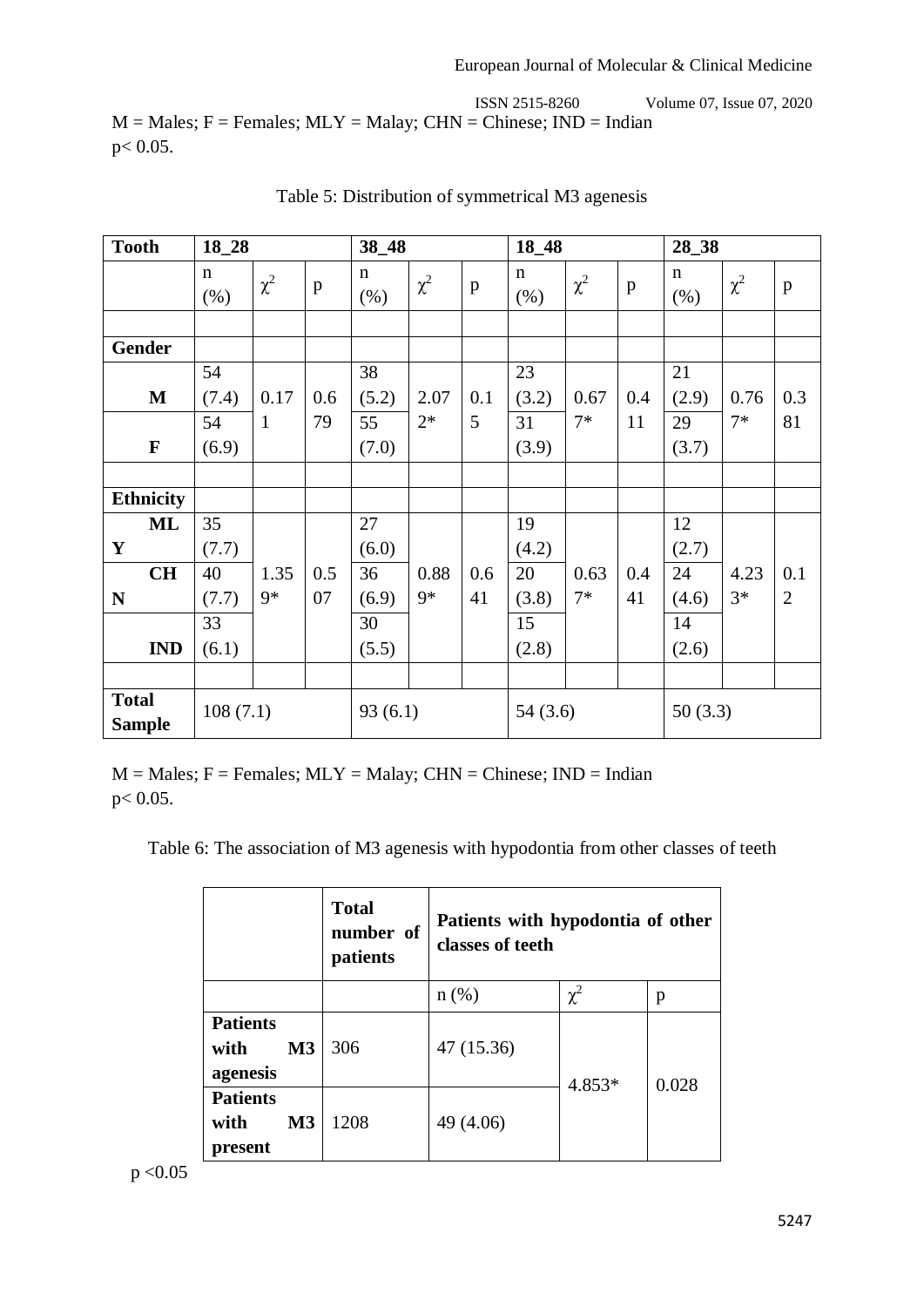ISSN 2515-8260 Volume 07, Issue 07, 2020 Table 7: Distribution of hypodontia from other classes of teeth in M3 agenesis

| <b>Patient</b><br>s with<br>M3<br>agenesi<br>${\bf S}$       | To<br>tal | <b>Central</b><br><b>Incisor</b> | <b>Lateral</b><br><b>Incisor</b> | Cani<br>ne               | First<br>Premola<br>r        | <b>Second</b><br>Premolar | First<br><b>Molar</b>        | <b>Second</b><br><b>Molar</b> |
|--------------------------------------------------------------|-----------|----------------------------------|----------------------------------|--------------------------|------------------------------|---------------------------|------------------------------|-------------------------------|
| <b>Hypod</b><br>ontia<br>in<br><b>Maxill</b><br>ary<br>arch  | 30        | 2(2.11)                          | 8(8.42)                          | $\overline{2}$<br>(2.11) | 11<br>(11.58)                | 18 (18.95)                | $\overline{2}$<br>(2.11)     | 0(0)                          |
| <b>Hypod</b><br>ontia<br>in<br><b>Mandi</b><br>bular<br>arch | 6         | 3(3.16)                          | 8(8.42)                          | 3<br>(3.16)              | 6(6.32)                      | 26 (27.37)                | $\overline{2}$<br>(2.11)     | 4(4.21)                       |
|                                                              |           |                                  |                                  |                          |                              |                           |                              |                               |
|                                                              |           |                                  |                                  |                          |                              |                           |                              |                               |
| <b>Patient</b><br>s with<br>M3<br>present                    |           | <b>Central</b><br><b>Incisor</b> | Lateral<br><b>Incisor</b>        | Cani<br>ne               | <b>First</b><br>Premola<br>r | <b>Second</b><br>Premolar | <b>First</b><br><b>Molar</b> | <b>Second</b><br><b>Molar</b> |
| <b>Hypod</b><br>ontia<br>in<br><b>Maxill</b><br>ary<br>arch  | 12        | 1(1.37)                          | 9(12.33)                         | 11<br>(15.0)<br>7)       | 16<br>(21.92)                | 10(13.70)                 | 0(0)                         | 2(2.74)                       |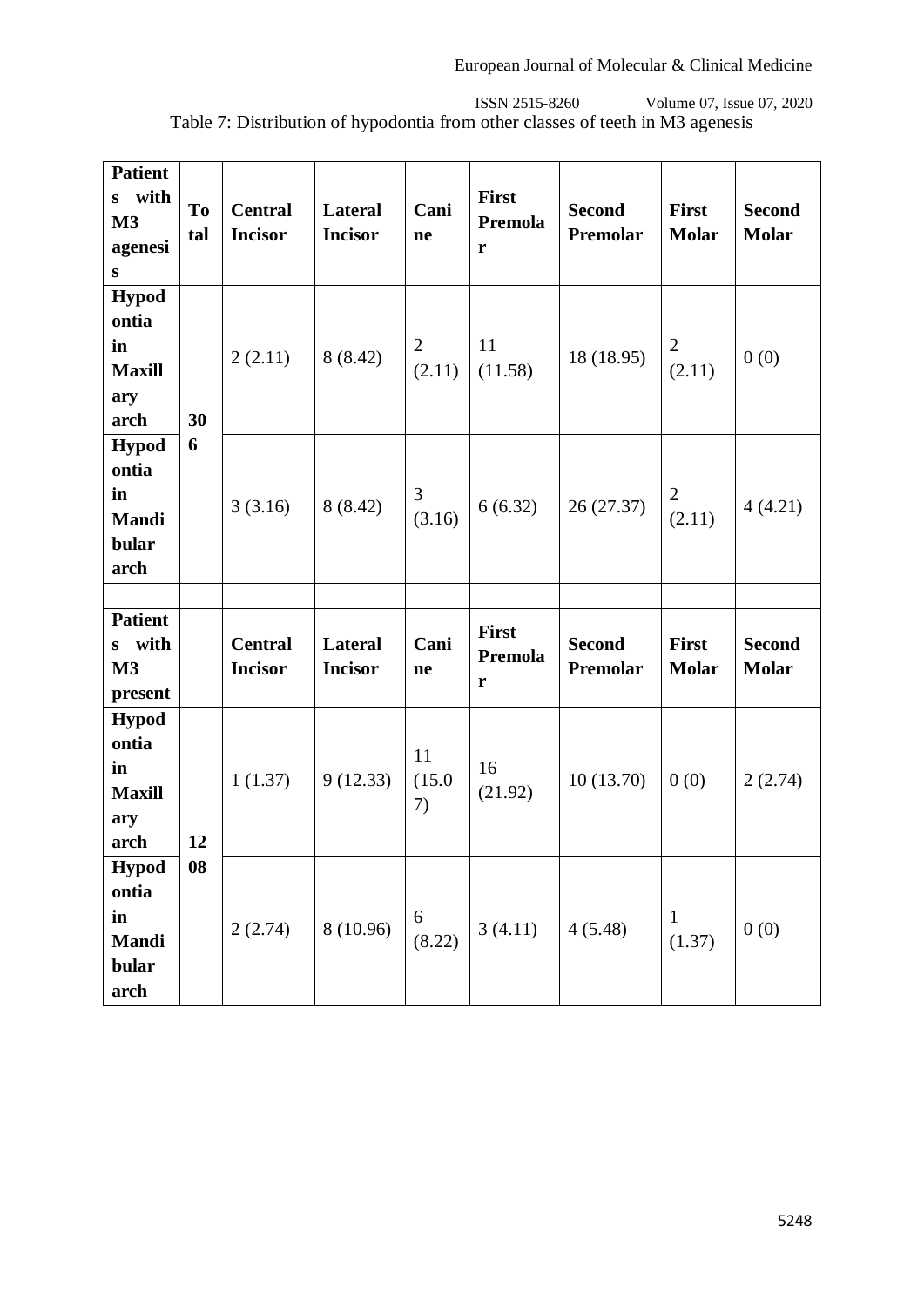

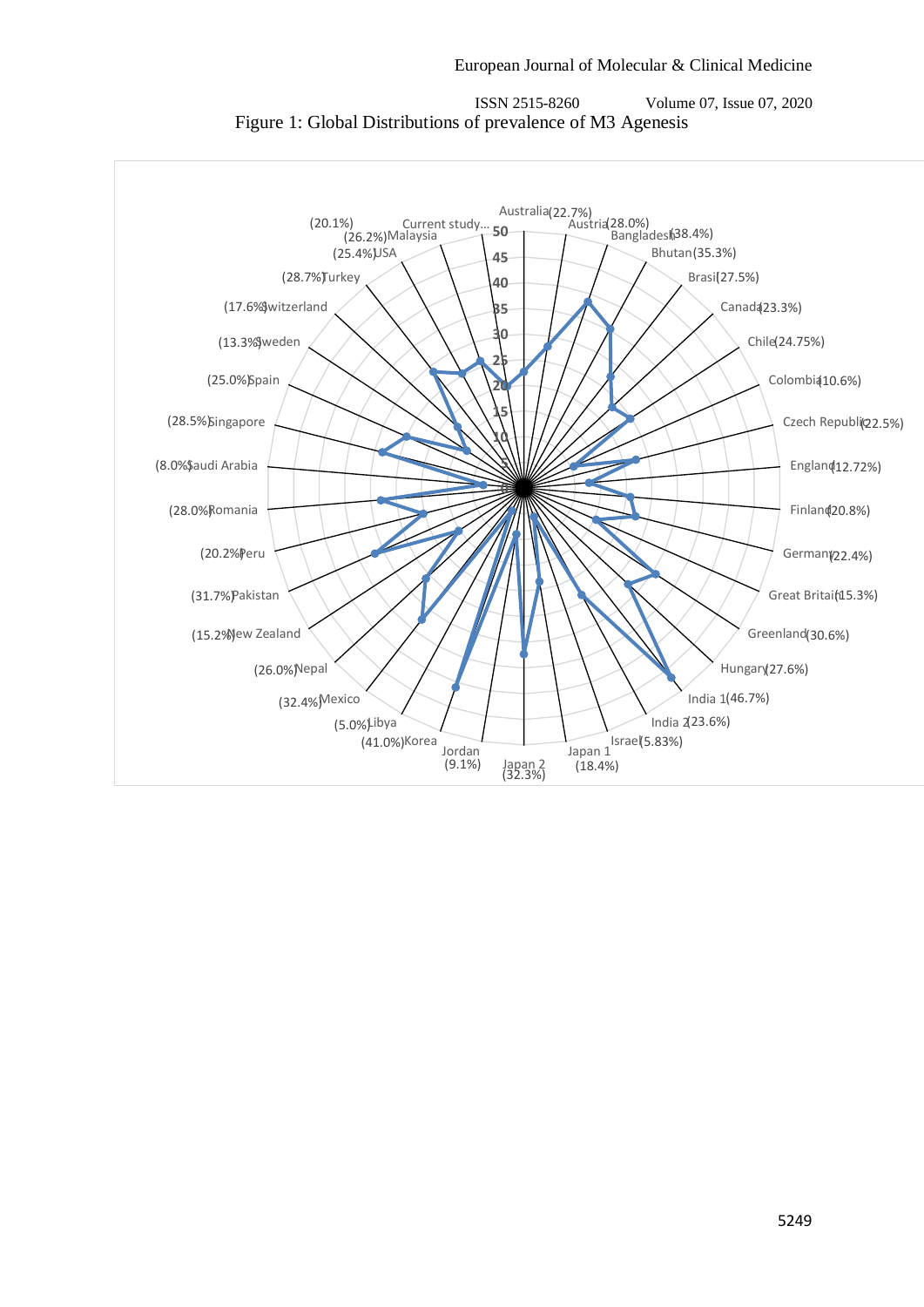ISSN 2515-8260 Volume 07, Issue 07, 2020 Figure 2: Frequency distribution (%) of hypodontia from other classes of teeth in patients with M3 agenesis

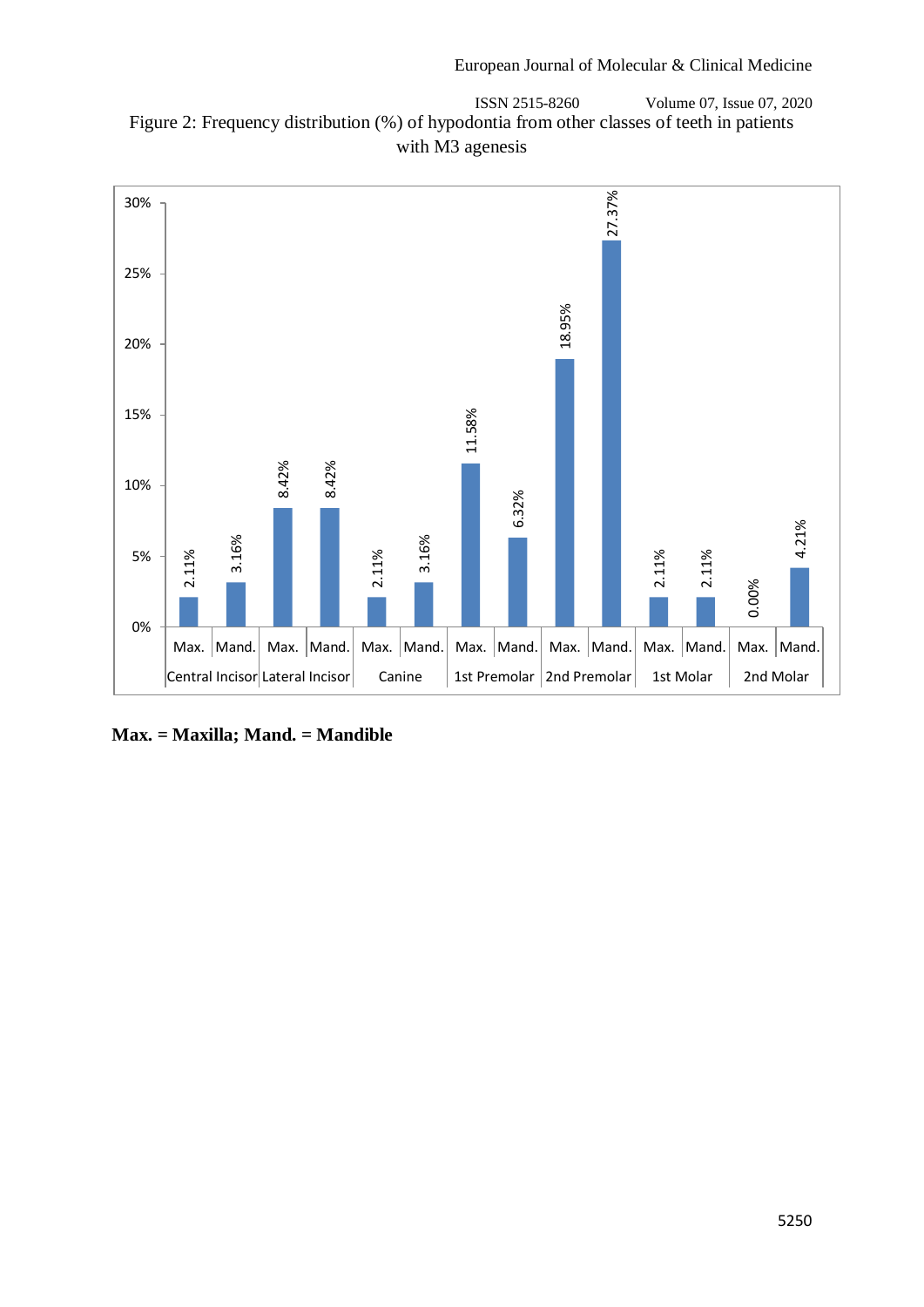



**Max. = Maxilla; Mand. = Mandible**

## **6. REFERENCES:**

- [1] Altan AB, Bicakci AA. Is third-molar agenesis related with the incidence of other missing teeth? Turkish J Orthod. 2014; 27: 143–147.
- [2] John J, Nambiar P, Mani SA, Mohamed NH, Ahmad NF, Murad NA. Third molar agenesis among children and youth from three major races of Malaysians. Journal of Dental Sciences. 2012; 7: 211-217.
- [3] Silvestri ARJ, Connolly RJ, Higgins MT. Selectively preventing development of third molars in rats using electrosurgical energy. J Am Dent Assoc 2004; 135: 1397-405.
- [4] Nomura R, Shimizu T, Asada Y, Hirukawa S, Maeda T. Genetic mapping of the absence of third molars in EL mice to chromosome 3. J Dent Res 2003 ;82: 786-90.
- [5] Bianch FJ, de Oliveira TF, Saito CB, Peres RC, Line SR. Association between polymorphism in the promoter region (G/C-915) of PAX9 gene and third molar agenesis. J Appl Oral Sci. 2007; 15:382-6.
- [6] Karadzov OM, Sedlecki-Gvozdenovic SD, Demajo M, Milovanovic OK. The effects of X-ray irradiation of the head region of eight-day-old rats on the development of molar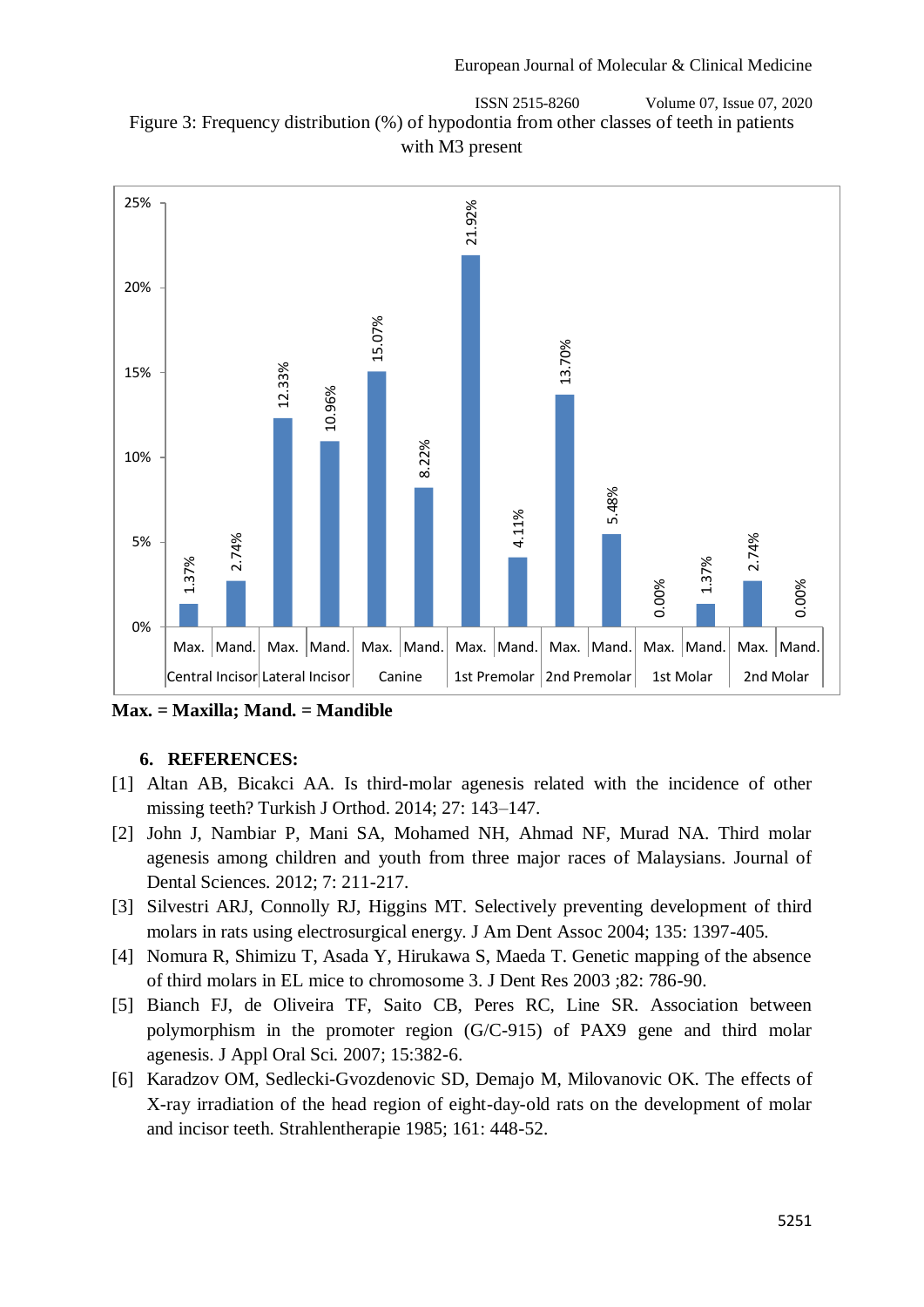- [7] Acharya, Nisha&Poudel, Durga&Kafle, Dashrath. Pattern of Third Molar Agenesis among Patients with Different Skeletal Malocclusion. Orthodontic Journal of Nepal. 2018; 7: 23-26.
- [8] Byahatti S, Ingafou MS. Prevalence of eruption status of third molars in Libyan students. Dent Res J (Isfahan). 2012;9(2):152-157.
- [9] Singh N, Chaudhari S, Chaudhari R, Nagare S, Kulkarni A, Parkarwar P. A radiographic survey of agenesis of the third molar: A panoramic study. J Forensic Dent Sci. 2017;9(3):130-134.
- [10] Harris EF, Clark LL. Hypodontia: an epidemiologic study of American black and white people. Am J OrthodDentofacialOrthop 2008;134:761-7.
- [11] Rozkovcova´ E, Markova´ M, La´nik J, Zva´rova´ J. Agenesis of third molars in young Czech population. Prague Med Rep 2004;105:35-52.
- [12] Mok YY, Ho KK. Congenitally absent third molars in 12 to 16 year old Singaporean Chinese patients: a retrospective radiographic study. Ann Acad Med Singapore 1996;25:828-30.
- [13] Hattab FN, Rawashdeh MA, Fahmy MS. Impaction status of third molars in Jordanian students. Oral Surg Oral Med Oral Pathol Oral RadiolEndod 1995;79:24-9.
- [14] Bredy E, Erbring C, Hu¨benthal B. The incidence of hypodontia with the presence and absence of wisdom teeth. Dtsch Zahn MundKieferheilkdZentralbl 1991;79:357-63.
- [15] Sandhu S, Kaur T. Radiographic evaluation of the status of third molars in the Asian-Indian students. J Oral MaxillofacSurg 2005;63:640-5.
- [16] Goya HA, Tanaka S, Maeda T, Akimoto Y. An orthopantomographic study of hypodontia in permanent teeth of Japanese pediatric patients. J Oral Sci 2008;50:143-50.
- [17] Amini F, Rakhshan V, Babaei P. Prevalence and pattern of hypodontia in the permanent dentition of 3374 Iranian orthodontic patients. Dent Res J 2012;9:245-50.
- [18] Carter K, Worthington S. Morphologic and Demographic Predictors of Third Molar Agenesis: A Systematic Review and Meta-analysis. J Dent Res. 2015;94(7):886-894.
- [19] Bhutta N, Sadozai SRK, Chatha MR. Correlation of third molar agenesis with hypodontia in an orthodontic population. Pakistan Oral & Dental Journal. 2014;34(4):656-9.
- [20] Mani SA, Mohsin WS, John J. Prevalence and patterns of tooth agenesis among Malay children. Southeast Asian J Trop Med Public Health. 2014;45(2):490-498.
- [21] Alam MK, Hamza MA, Khafiz MA, Rahman SA, Shaari R, Hassan A (2014) Multivariate Analysis of Factors Affecting Presence and/or Agenesis of Third Molar Tooth. PLoS ONE 9(6): e101157.
- [22] Celikoglu M, Miloglu O, Kazanci F. Frequency of Agenesis, Impaction, Angulation, and Related Pathologic Changes of Third Molar Teeth in Orthodontic Patients. J Oral MaxillofacSurg 2010;68:990-5.
- [23] Mostowska A, Kobielak A, Trzeciak WH. Molecular basis of nonsyndromic tooth agenesis: mutations of MSX1 and PAX9 reflect their role in patterning human dentition. Eur J Oral Sci 2003;111:365-70.
- [24] Ramamurthy A, Pradha J, Jeeva S, Jeddy N, Sunitha J, Kumar S. Prevalence of mandibular third molar impaction and agenesis: A radiographic South Indian study.J Indian Acad Oral Med Radiol 2012;24:173-176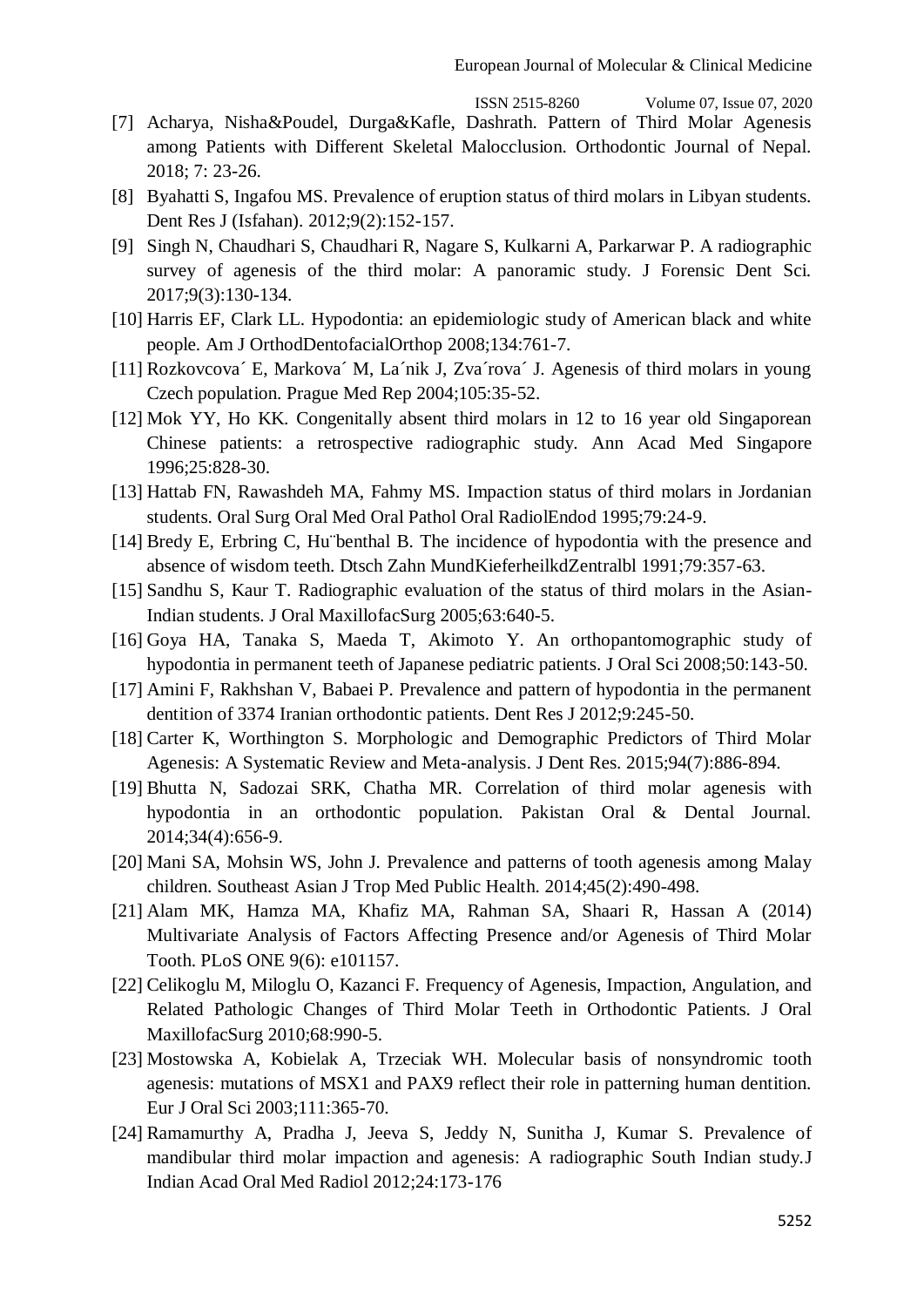- [25] Ahire BS, Bhoosreddy AR, Bhoosreddy S, Shinde MR, Pandharbale AA, Kunte VR. Radiographic assessment of agenesis, impaction, and pararadicularradiolucencies in relation with third molar in Nashik City of Maharashtra. J Dent Allied Sci 2016;5:3-6
- [26] Patil P, Nazeer S. Prevalence of Third Molar Agenesis between the Individuals of Kerala and Bhutan: A Comparative Study. J Indian Acad Oral Med Radiol 2017;29:292-4
- [27] Hamano M. Heredity in dentistry. Dent. Cosmos. 1935;77:1147–52.
- [28] Banks HV. Incidence of third molar development. Angle Orthod 1934; 4: 223-33.
- [29] Hellmann M. Our third molar teeth: their eruption, presence and absence. Dent Cosmos. 1936;78: 750–762.
- [30] Tanner P. 1946. Die ZahnunterzahlimbleibendenGebissunterbesondererBerücksichtigung der Nichtanlage des Weisheitszähnes [dissertation]. [Zürich (Switzerland)]: Universität Zürich.
- [31] Garn SM, Lewis AB, Vicinus JH. Third molar agenesis and reduction in the number of other teeth. J Dent Res 1962; 41: 717.
- [32] Bjork A. Prediction of mandibular growth rotation. American Journal of Orthodontics. 1969;55: 585-599.
- [33] Keene HJ. The relationship between third molar agenesis and the morphologic variability of the molar teeth. Angle Orthod.1965;35(4):289–298.
- [34] Adler P, Adler-Hradecky C. Die Agenesie des Weisheitszähnes. Deutsche ZahnärztlicheZeitschrift. 1963;23:1361–1369.
- [35] Sonnabend F. ZurUnterzahl der Zähneinsbesondere der drittenMolaren. Deutsche Zahn-Mund- und Kieferheilkunde.1966;46:34–43.
- [36] Haavikko K. Hypodontia of permanent teeth: an orthopantomographic study. SuomenHammaslääkäriseuranToimituksia. 1971;67(4):219–225.
- [37] Nanda RS, Chawla TN. 1959. Status of third molar teeth. J All India Dent Assoc. 31:19– 29.
- [38] Garcia-Hernandez F, Beltran V. Agenesia del tercer molar en unaetniaoriginariadel Norte de Chile: atacameños o licanantai. Int J Morphol.2008;26(3):583–590.
- [39] Lee SH, Lee JY, Park HK, Kim YK. Development of third molars in Korean juveniles and adolescents. Forensic SciInt 2009;188:107-11.
- [40] Golovcencu L, Geletu G. 2012. Correlation between third molar agenesis and particular dental conditions. Romanian J Oral Rehab. 4(3):5–9.
- [41] Goblirsch AW. A study of third molar teeth. J Am Dent Assoc.1930;17(10):1849–1854.
- [42] Lavelle CL, Moore WJ. The frequency of agenesis and polygenesis in the primate dentition. Am J PhysAnthropol. 1973;38(3):671–680.
- [43] Thompson GW, Popovich F, Anderson DL. Third molar agenesis in the Burlington Growth Centre in Toronto. Community Dent Oral Epidemiol.1974;2(4):187–92.
- [44] Shinn DL. Congenitally missing third molars in a British population. J Dent. 1976;4(1):42–44.
- [45] Levesque GY, Demirijian A, Tanguay R. Sexual dimorphism in the development, emergence, and agenesis of the mandibular third molar. J Dent Res 1981;60:1735-41.
- [46] Lynham A. Panoramic radiographic survey of hypodontia in Australian Defence Force recruits. Aust Dent J. 1990;35(1):19–22.